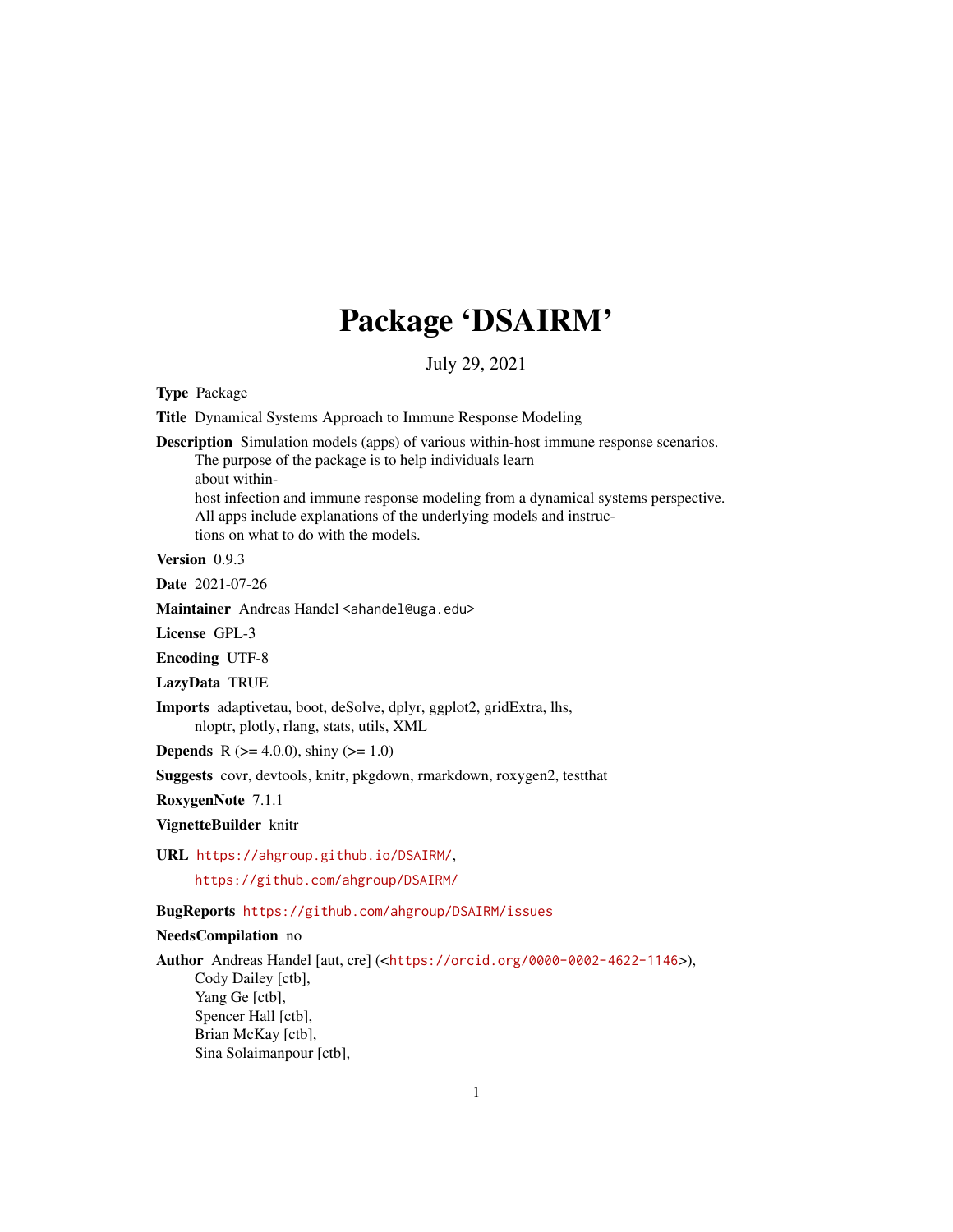<span id="page-1-0"></span>Alexis Vittengl [ctb], Henok Woldu [ctb]

Repository CRAN

Date/Publication 2021-07-28 22:10:02 UTC

## R topics documented:

|       |                                                                                                          | $\overline{2}$  |
|-------|----------------------------------------------------------------------------------------------------------|-----------------|
|       |                                                                                                          | 3               |
|       |                                                                                                          | $\overline{3}$  |
|       |                                                                                                          | $\overline{4}$  |
|       |                                                                                                          | 5               |
|       |                                                                                                          | 6               |
|       |                                                                                                          | $\overline{7}$  |
|       |                                                                                                          | 8               |
|       |                                                                                                          | 9               |
|       |                                                                                                          | <b>10</b>       |
|       |                                                                                                          | 11              |
|       |                                                                                                          | <sup>12</sup>   |
|       |                                                                                                          | $\overline{14}$ |
|       |                                                                                                          | 16              |
|       |                                                                                                          | <sup>18</sup>   |
|       |                                                                                                          | <sup>20</sup>   |
|       |                                                                                                          | 22              |
|       |                                                                                                          | -24             |
|       |                                                                                                          |                 |
|       |                                                                                                          | 27              |
|       |                                                                                                          | 29              |
|       |                                                                                                          |                 |
|       |                                                                                                          | -34             |
|       |                                                                                                          | 36              |
|       | simulate virus and ir ode $\ldots \ldots \ldots \ldots \ldots \ldots \ldots \ldots \ldots \ldots \ldots$ | 38              |
|       |                                                                                                          | 41              |
| Index |                                                                                                          | 43              |

DSAIRM *DSAIRM: A package to learn about Dynamical Systems Approaches to Immune Response Modeling*

#### Description

This package provides a number of Shiny apps that simulate various within-host infection and immune response dynamics models. By manipulating the models and working through the instructions provided within the Shiny UI, you can learn about some important concepts in immune response modeling. You will also learn how models can be used to study such concepts.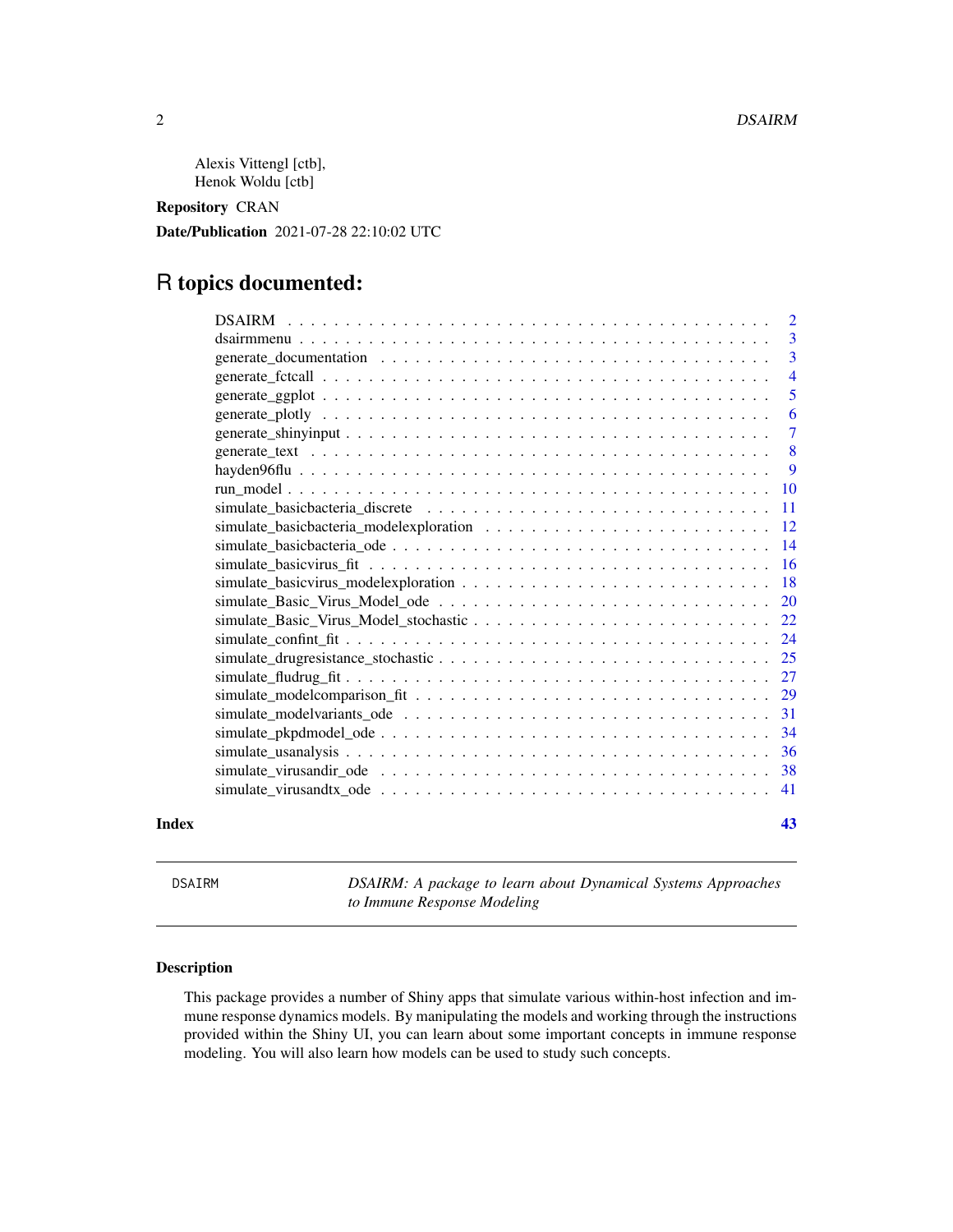#### <span id="page-2-0"></span>dsairmmenu 3

#### Details

Start the main menu of the package by calling dsairmmenu().

To learn more about how to use the package, see the documentation on the package website: https://ahgroup.github.io/DSAIRM/

dsairmmenu *The main menu for the DSAIRM package*

#### Description

This function opens a Shiny app with a menu that will allow the user to run the different simulations.

#### Usage

dsairmmenu()

#### Details

Run this function with no arguments to start the main menu (a Shiny app) for DSAIRM.

#### Author(s)

Andreas Handel

#### Examples

```
## Not run: dsairmmenu()
```
generate\_documentation

*A helper function which processes and displays the documentation part for each app*

#### Description

This function take the documentation provided as html file and extracts sections to generate the tabs with content for each Shiny app. This is a helper function and only useful for this package.

#### Usage

generate\_documentation(docfilename)

#### Arguments

docfilename full path and name to html file containing the documentation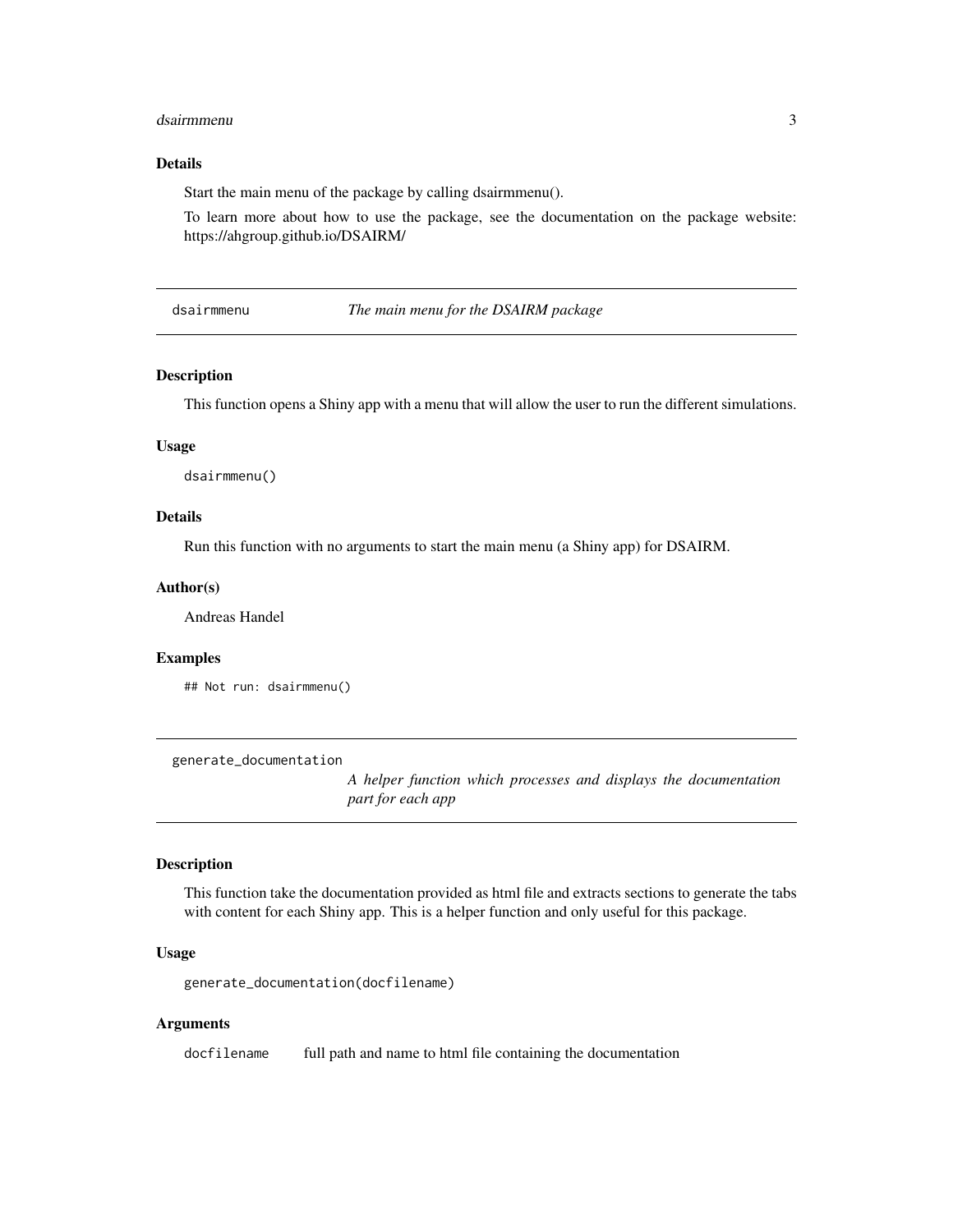<span id="page-3-0"></span>This function is called by the Shiny UIs to populate the documentation and information tabs.

#### Value

tablist A list of tabs for display in a Shiny UI.

#### Author(s)

Andreas Handel

generate\_fctcall *A helper function that produces a call to a simulator function for specific settings*

#### Description

This function takes a modelsettings structure and uses that information to create an unevaluated function call that runs the simulator function with the specified settings

#### Usage

```
generate_fctcall(modelsettings)
```
#### Arguments

modelsettings a list with model settings. Required list elements are: List elements with names and values for all inputs expected by simulation function. modelsettings\$simfunction - name of simulation function in variable

#### Details

This function produces a function call for specific settings.

#### Value

A string containing an unevaluated function call with the specified settings, or an error message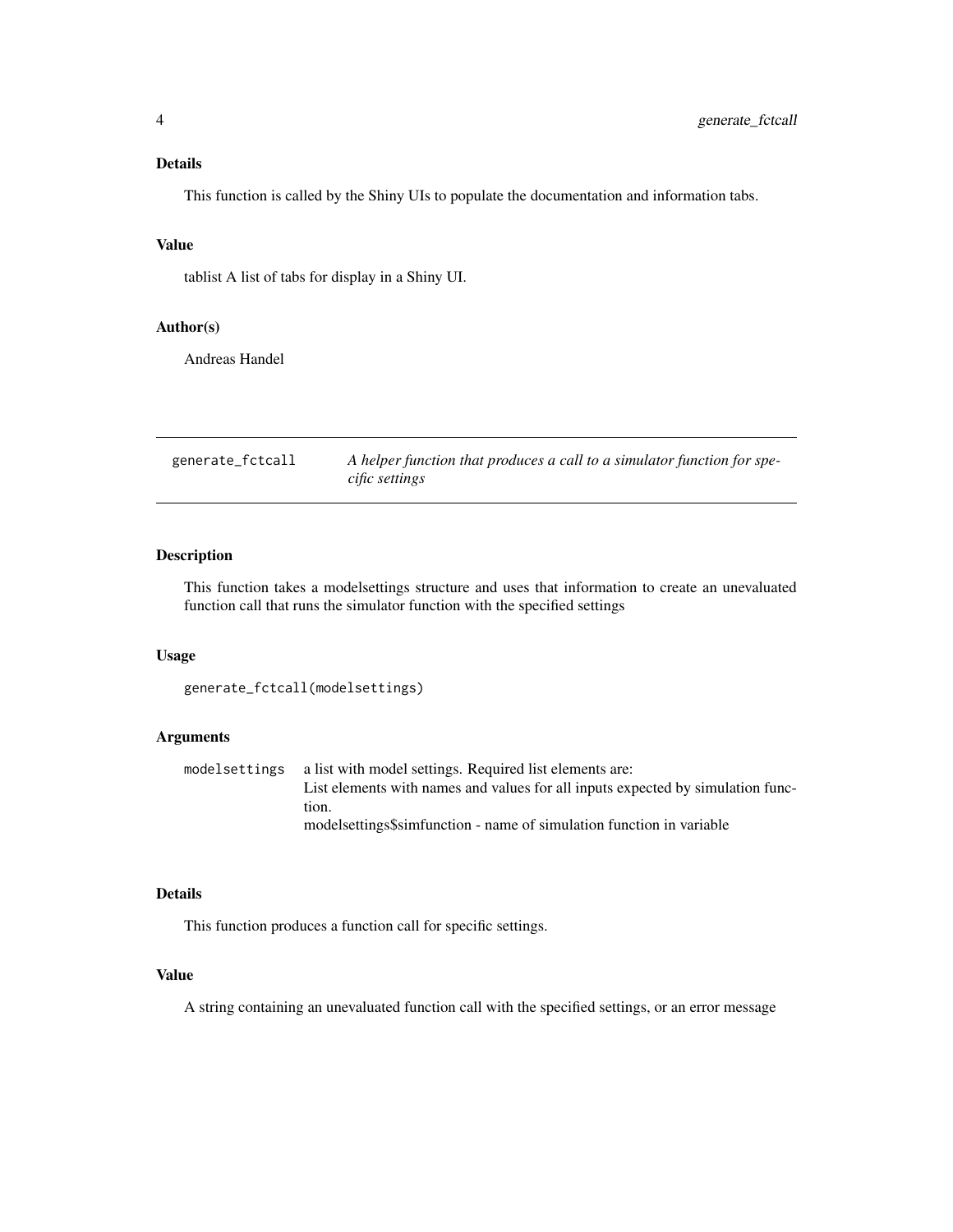<span id="page-4-0"></span>generate\_ggplot *A helper function that takes simulation results and produces ggplot plots*

#### **Description**

This function generates plots to be displayed in the Shiny UI. This is a helper function. This function processes results returned from the simulation, supplied as a list.

#### Usage

generate\_ggplot(res)

#### Arguments

res A list structure containing all simulation results that are to be plotted. The length of the main list indicates the number of separate plots to make. Each list entry is itself a list, and corresponds to one plot and needs to contain the following information/elements:

> 1. A data frame list element called "dat" or "ts". If the data frame is "ts" it is assumed to be a time series and by default a line plot will be produced and labeled Time/Numbers. For plotting, the data needs to be in a format with one column called xvals, one column yvals, one column called varnames that contains names for different variables. Varnames needs to be a factor variable or will be converted to one. If a column 'varnames' exist, it is assumed the data is in the right format. Otherwise it will be transformed. An optional column called IDvar can be provided for further grouping (i.e. multiple lines for stochastic simulations). If plottype is 'mixedplot' an additional column called 'style' indicating line or point plot for each variable is needed.

2. Meta-data for the plot, provided in the following variables:

optional: plottype - One of "Lineplot" (default if nothing is provided),"Scatterplot","Boxplot", "Mixedplot".

optional: xlab, ylab - Strings to label axes.

optional: xscale, yscale - Scaling of axes, valid ggplot2 expression, e.g. "identity" or "log10".

optional: xmin, xmax, ymin, ymax - Manual min and max for axes.

optional: makelegend - TRUE/FALSE, add legend to plot. Assume true if not provided.

optional: legendtitle - Legend title, if NULL/not supplied, default is used optional: legendlocation - if "left" is specified, top left. Otherwise top. optional: linesize - Width of line, numeric, i.e. 1.5, 2, etc. set to 1.5 if not sup-

optional: pallette - overwrite plot colors by providing a vector of color names or hex numbers to be used for the plot.

optional: title - A title for each plot.

plied.

optional: for multiple plots, specify res[[1]]\$ncols to define number of columns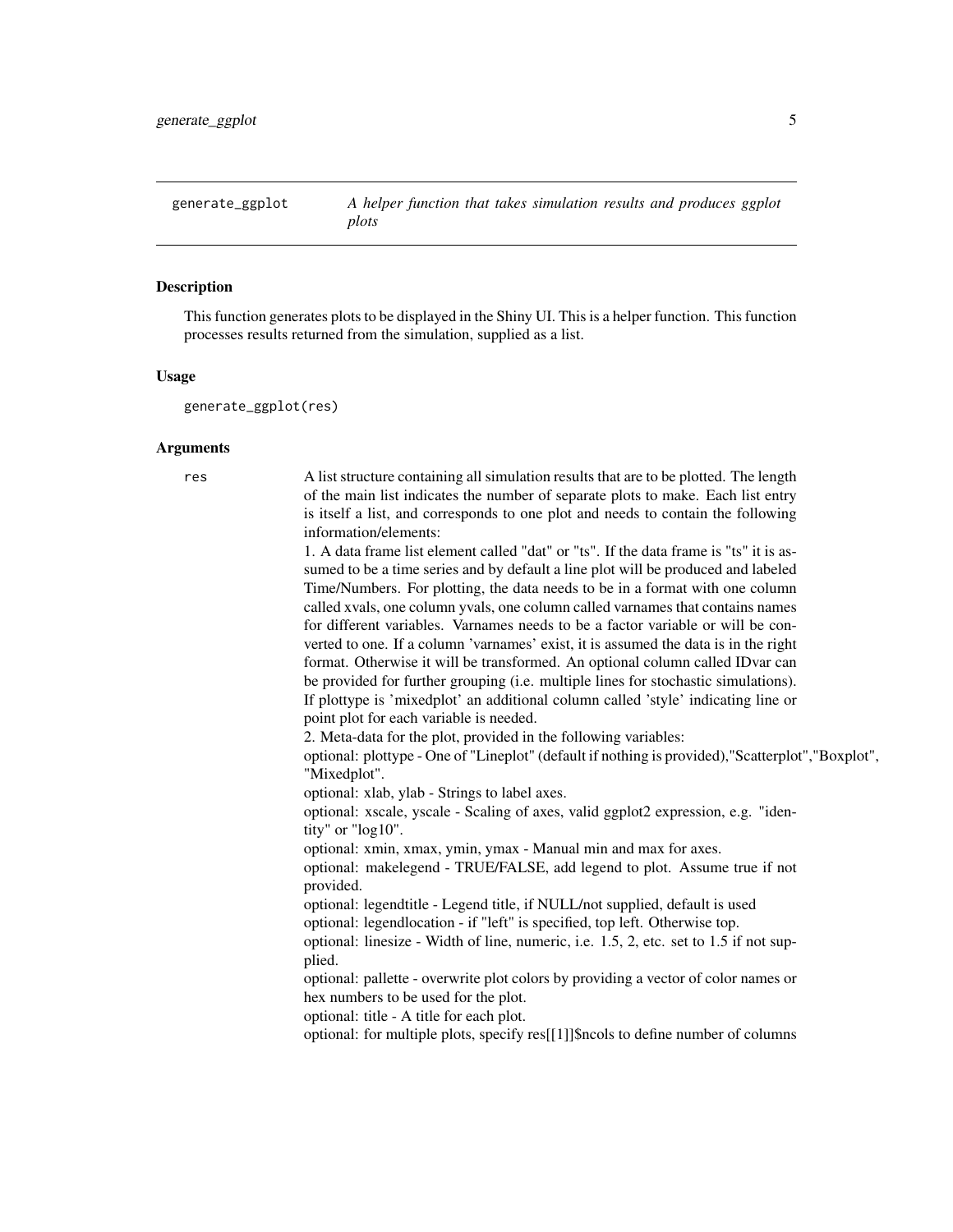<span id="page-5-0"></span>This function can be called to produce plots, i.e. those displayed for each app. The input needed by this function is produced by either calling the [run\\_model](#page-9-1) function (as done when going through the UI) or manually transforming the output from a simulate\_ function into the correct list structure as explained here.

#### Value

A ggplot plot structure for display in a Shiny UI.

#### Author(s)

Andreas Handel

generate\_plotly *A helper function that takes simulation results and produces plotly plots*

#### Description

This function generates plots to be displayed in the Shiny UI. This is a helper function. This function processes results returned from the simulation, supplied as a list.

#### Usage

```
generate_plotly(res)
```
#### Arguments

res A list structure containing all simulation results that are to be plotted. The length of the main list indicates the number of separate plots to make. Each list entry is itself a list, and corresponds to one plot and needs to contain the following information/elements:

> 1. A data frame list element called "dat" or "ts". If the data frame is "ts" it is assumed to be a time series and by default a line plot will be produced and labeled Time/Numbers. For plotting, the data needs to be in a format with one column called xvals, one column yvals, one column called varnames that contains names for different variables. Varnames needs to be a factor variable or will be converted to one. If a column 'varnames' exist, it is assumed the data is in the right format. Otherwise it will be transformed. An optional column called IDvar can be provided for further grouping (i.e. multiple lines for stochastic simulations). If plottype is 'mixedplot' an additional column called 'style' indicating line or point plot for each variable is needed.

2. Meta-data for the plot, provided in the following variables:

optional: plottype - One of "Lineplot" (default is nothing is provided),"Scatterplot","Boxplot", "Mixedplot".

optional: xlab, ylab - Strings to label axes.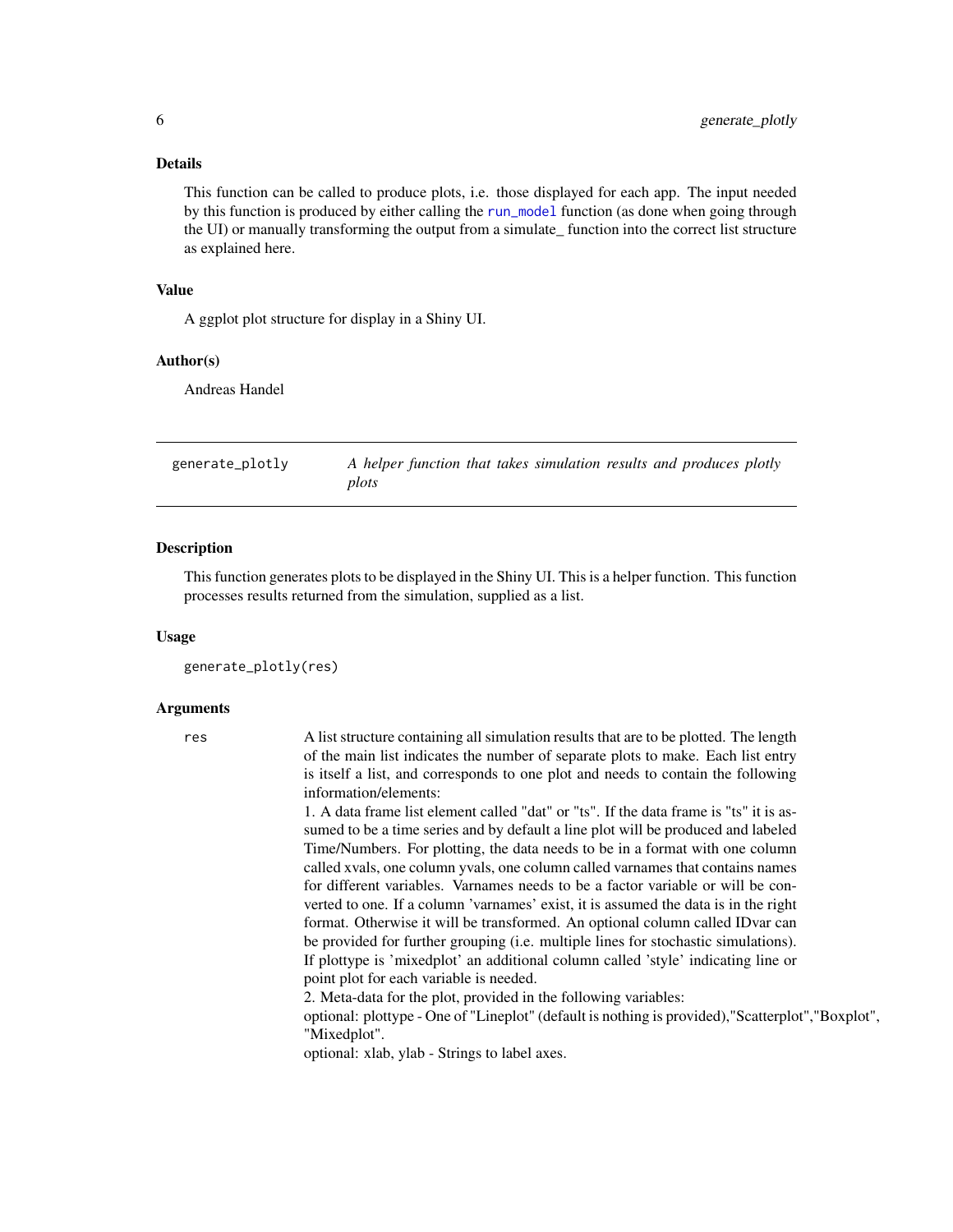<span id="page-6-0"></span>optional: xscale, yscale - Scaling of axes, valid ggplot2 expression, e.g. "identity" or "log10". optional: xmin, xmax, ymin, ymax - Manual min and max for axes. optional: makelegend - TRUE/FALSE, add legend to plot. Assume true if not provided. optional: legendtitle - Legend title, if NULL/not supplied, default is used optional: legendlocation - if "left" is specified, top left. Otherwise top right. optional: linesize - Width of line, numeric, i.e. 1.5, 2, etc. set to 1.5 if not supplied. optional: title - A title for each plot. optional: for multiple plots, specify res[[1]]\$ncols to define number of columns

#### Details

This function can be called to produce plots, i.e. those displayed for each app. The input needed by this function is produced by either calling the run\_model() function (as done when going through the UI) or manually transforming the output from a simulate\_ function into the correct list structure explained below.

#### Value

A plotly plot structure for display in a Shiny UI.

#### Author(s)

Yang Ge, Andreas Handel

generate\_shinyinput *A helper function that takes a model and generates shiny UI elements*

#### Description

This function generates shiny UI inputs for a supplied model. This is a helper function called by the shiny app.

#### Usage

```
generate_shinyinput(
  use_mbmodel = FALSE,mbmodel = NULL,
 use\_doc = FALSE,
 model_file = NULL,
 model_function = NULL,
 otherinputs = NULL,
  packagename = NULL
)
```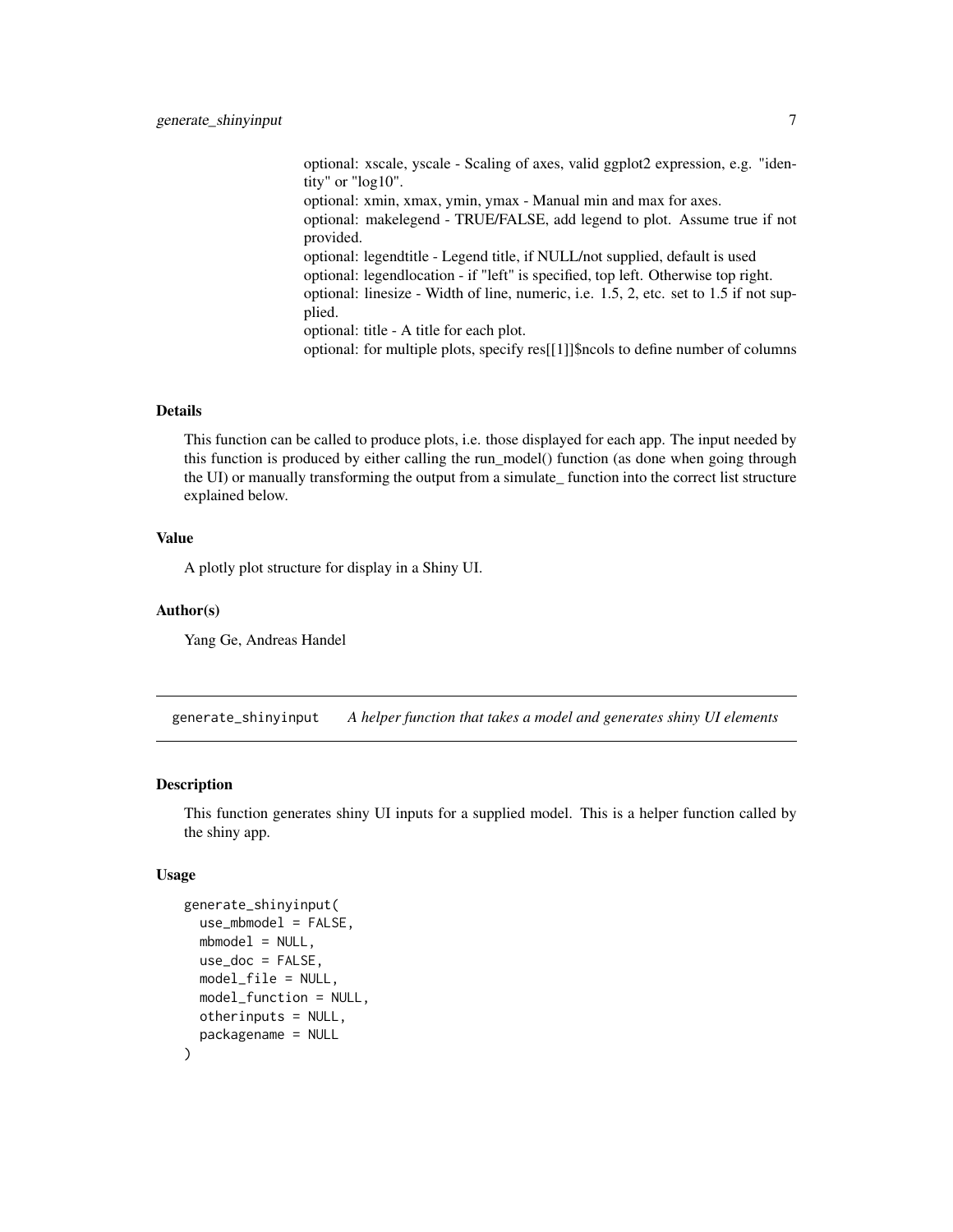#### <span id="page-7-0"></span>Arguments

| use_mbmodel | TRUE/FALSE if mbmodel list should be used to generate UI                       |
|-------------|--------------------------------------------------------------------------------|
| mbmodel     | a valid mbmodel object                                                         |
| use_doc     | TRUE/FALSE if doc of a model file should be parsed to make UI                  |
| model_file  | name/path to function file for parsing doc                                     |
|             | model_function name of function who's formals are parsed to make UI            |
| otherinputs | a text string that specifies a list of other shiny inputs to include in the UI |
| packagename | name of package using this function                                            |

#### Details

This function is called by the Shiny app to produce the Shiny input UI elements. It produces UI by 3 different ways. 1. If use\_mbmodel is TRUE, an mbmodel list structure, which needs to be provided, is used 2. If use\_mbmodel is FALSE and use\_doc is TRUE, the documentation header of the function is used. For that approach, model\_file needs to contain the name/path to the R script for the function The doc needs to have a specific format for this. 3. If both use\_mbmodel and use\_doc are FALSE, the function formals are parsed and used as UI. For that approach, model\_function needs to specify the name of the model model\_function is assumed to be the name of a function. The formals of the function will be parsed to create UI elements. Non-numeric arguments of functions are removed and need to be included in the otherinputs argument.

#### Value

A renderUI object that can be added to the shiny output object for display in a Shiny UI

| generate_text | A helper function that takes result from the simulators and produces |
|---------------|----------------------------------------------------------------------|
|               | text output                                                          |

#### Description

This function generates text to be displayed in the Shiny UI. This is a helper function. This function processes results returned from the simulation, supplied as a list.

#### Usage

```
generate_text(res)
```
#### Arguments

res A list structure containing all simulation results that are to be processed. This function is meant to be used together with generate plots() and requires similar input information. See the generate\_plots() function for most details. Specific entries for this function are 'maketext', 'showtext' and 'finaltext'. If 'maketext' is set to TRUE (or not provided) the function processes the data corresponding to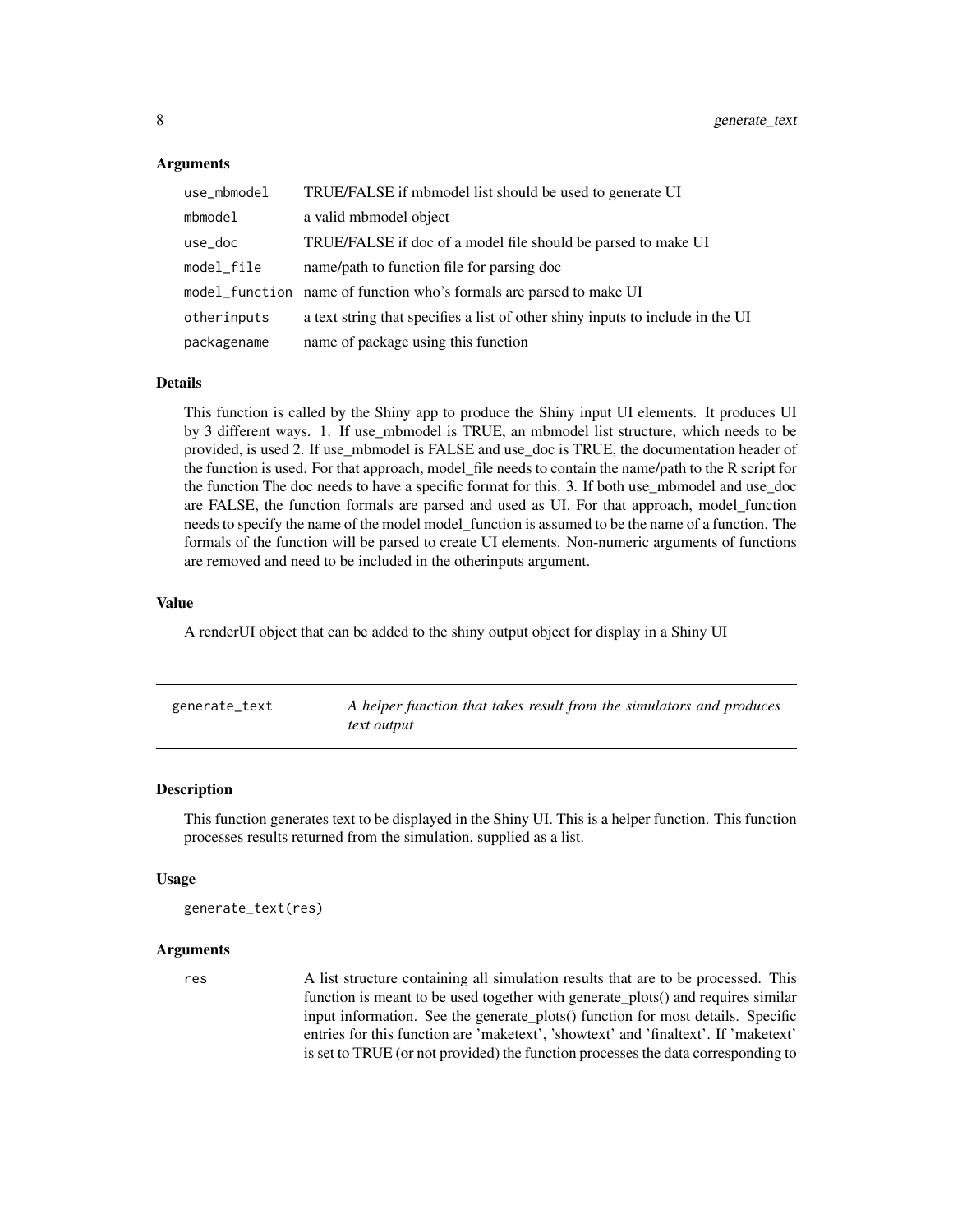<span id="page-8-0"></span>each plot and reports min/max/final values (lineplots) or correlation coefficient (scatterplot) If 'maketext' is FALSE, no text based on the data is generated. If the entries 'showtext' or 'finaltext' are present, their values will be returned for each plot or for all together. The overall message of finaltext should be in the 1st plot.

#### Details

This function is called by the Shiny server to produce output returned to the Shiny UI.

#### Value

HTML formatted text for display in a Shiny UI.

#### Author(s)

Andreas Handel

Andreas Handel

hayden96flu *Influenza virus load data*

#### Description

Daily average virus load of volunteers infected with influenza.

#### Usage

data(hayden96flu)

#### Format

A data frame with these variables:

HoursPI Hours post infection - measurements were taken daily.

txtime Hours post infection when treatment started. The value of 29 is the average of the 2 reported early treatment times. A value of 200, which is later than the last recorded virus load, means no treatment.

LogVirusLoad Average virus load for volunteers in a given treatment condition, in log10 units.

LOD Limit of detection for virus load, in log10 units.

#### Details

Data is from Hayden et al 1996 JAMA: doi:10.1001/jama.1996.03530280047035

Specifically, data was extracted from Figure 2. See this article and citations therein for more details on the data.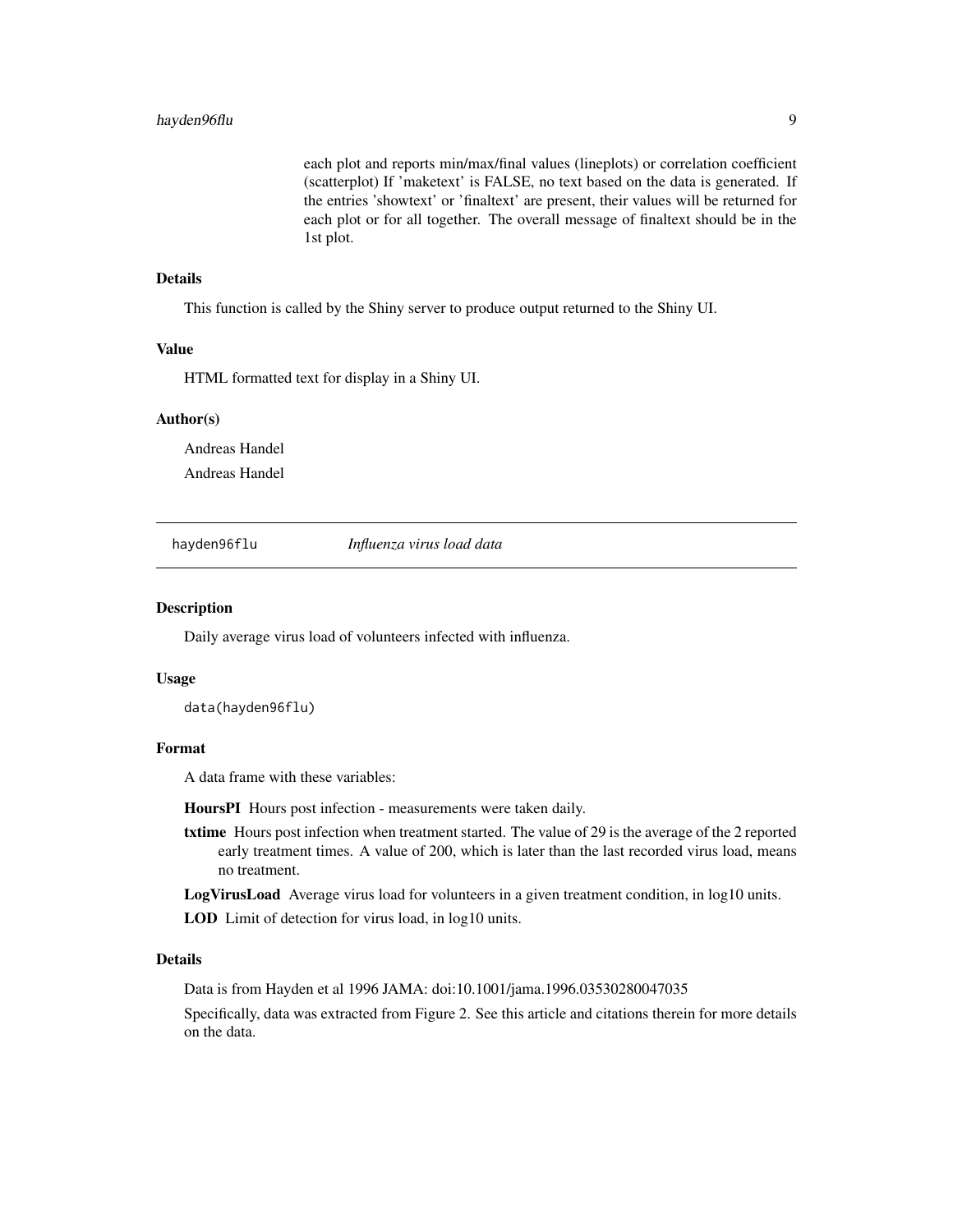<span id="page-9-1"></span><span id="page-9-0"></span>run\_model *A function that runs an app for specific settings and processes results for plot and text generation*

#### Description

This function runs a model based on information provided in the modelsettings list passed into it.

#### Usage

run\_model(modelsettings)

#### Arguments

| modelsettings | a list with model settings. Required list elements are:                           |
|---------------|-----------------------------------------------------------------------------------|
|               | modelsettings\$simfunction - name of simulation function(s) as string.            |
|               | modelsettings\$is_mbmodel - indicate of simulation function has mbmodel struc-    |
|               | ture modelsettings\$modeltype - specify what kind of model should be run. Cur-    |
|               | rently one of: _ode_, _discrete_, _stochastic_, _usanalysis_, _modelexploration_, |
|               | fit.                                                                              |
|               | For more than one model type, place _and_ between them.                           |
|               | modelsettings\$plottype - 'Boxplot' or 'Scatterplot', required for US app         |
|               | Optinal list elements are:                                                        |
|               | List elements with names and values for inputs expected by simulation function.   |
|               | If not provided, defaults of simulator function are used.                         |
|               | modelsettings\$plotscale - indicate which axis should be on a log scale (x, y or  |
|               | both). If not provided or set to ", no log scales are used.                       |
|               | modelsettings\$nplots - indicate number of plots that should be produced (num-    |
|               | ber of top list elements in result). If not provided, a single plot is assumed.   |
|               | modelsettings\$nreps - required for stochastic models to indicate numer of repeat |
|               | simulations. If not provided, a single run will be done.                          |

#### Details

This function runs a model for specific settings.

#### Value

A vectored list named "result" with each main list element containing the simulation results in a dataframe called dat and associated metadata required for generate\_plot and generate\_text functions. Most often there is only one main list entry (result[[1]]) for a single plot/text.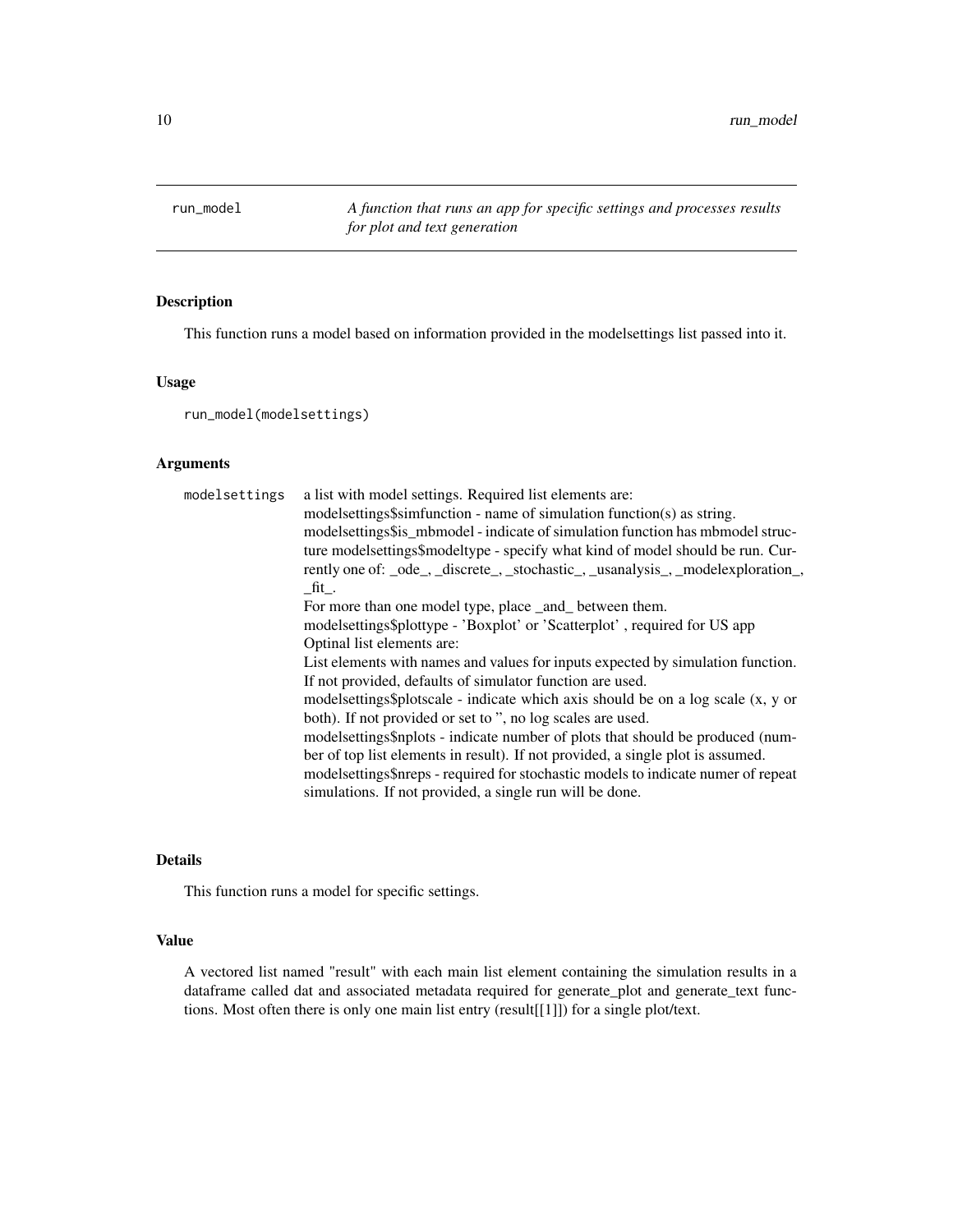<span id="page-10-0"></span>simulate\_basicbacteria\_discrete *Basic Bacteria model - discrete*

#### Description

A basic bacteria infection model with 2 compartments, implemented as discrete time simulation. The model tracks bacteria and an immune response dynamics. The processes modeled are bacteria growth, death and killing by the immune response, and immune response activation and decay.

#### Usage

```
simulate_basicbacteria_discrete(
 B = 10,I = 1,g = 1,
 Bmax = 1e+06,
 dB = 0.1,
 k = 1e-07,
  r = 0.001,
 dI = 1,
 tstart = 0,
 tfinal = 30,dt = 0.01)
```

| <sub>B</sub> | : starting value for bacteria : numeric                  |
|--------------|----------------------------------------------------------|
| T            | : starting value for immune response : numeric           |
| g            | : maximum rate of bacteria growth : numeric              |
| <b>Bmax</b>  | : bacteria carrying capacity : numeric                   |
| dB           | : bacteria death rate : numeric                          |
| k            | : rate of bacteria killing by immune reesponse : numeric |
| r            | : immune response growth rate : numeric                  |
| dI           | : immune response decay rate : numeric                   |
| tstart       | : start time of simulation : numeric                     |
| tfinal       | : final time of simulation : numeric                     |
| dt           | : time step : numeric                                    |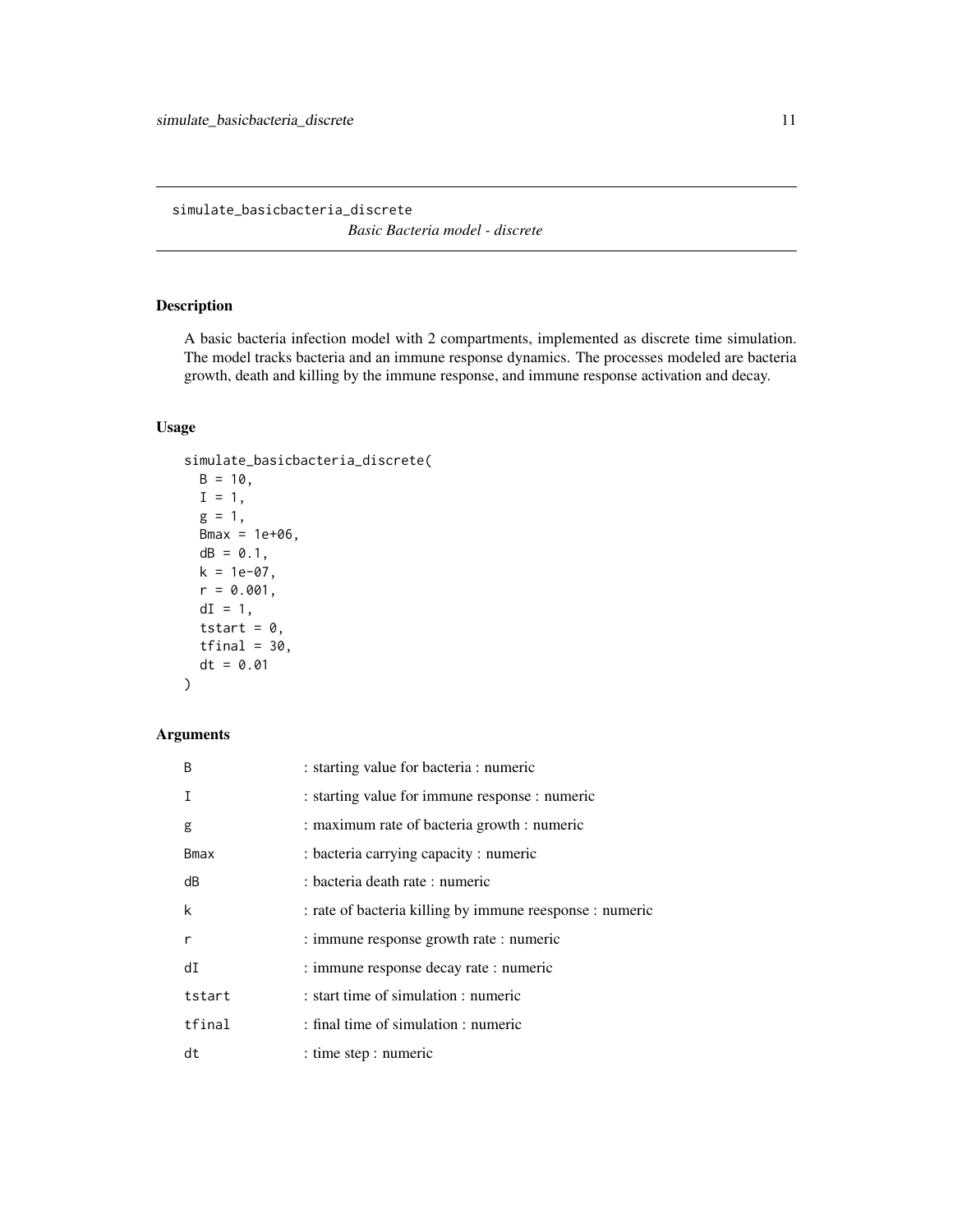<span id="page-11-0"></span>The model includes bacteria and an immune response. The processes are bacteria growth, death and killing by the immune response, and immune response activation and decay. This is a predator-prey type model. The model is implemented as a set of discrete-time, deterministic equations, coded as a for-loop. This code is part of the DSAIRM R package. For additional model details, see the corresponding app in the DSAIRM package.

#### Value

The function returns the output as a list. The time-series from the simulation is returned as a dataframe saved as list element ts. The ts dataframe has one column per compartment/variable. The first column is time.

#### Warning

This function does not perform any error checking. So if you try to do something nonsensical (e.g. have negative values for parameters), the code will likely abort with an error message.

#### Examples

# To run the simulation with default parameters: result <- simulate\_basicbacteria\_discrete()

simulate\_basicbacteria\_modelexploration

*Simulation to illustrate parameter scan of the basic bacteria model #'*

#### **Description**

This function simulates the simple bacteria model ODE for a range of parameters. The function returns a data frame containing the parameter that has been varied and the outcomes (see details).

#### Usage

```
simulate_basicbacteria_modelexploration(
 B = 100,
  I = 10,
  g = 2,
 Bmax = 1e+05,
  dB = 1,
 k = 1e-04,
  r = 1e-04.
  dI = 2,
  tstart = 0,
  tfinal = 300,dt = 0.1,
  samples = 10,
```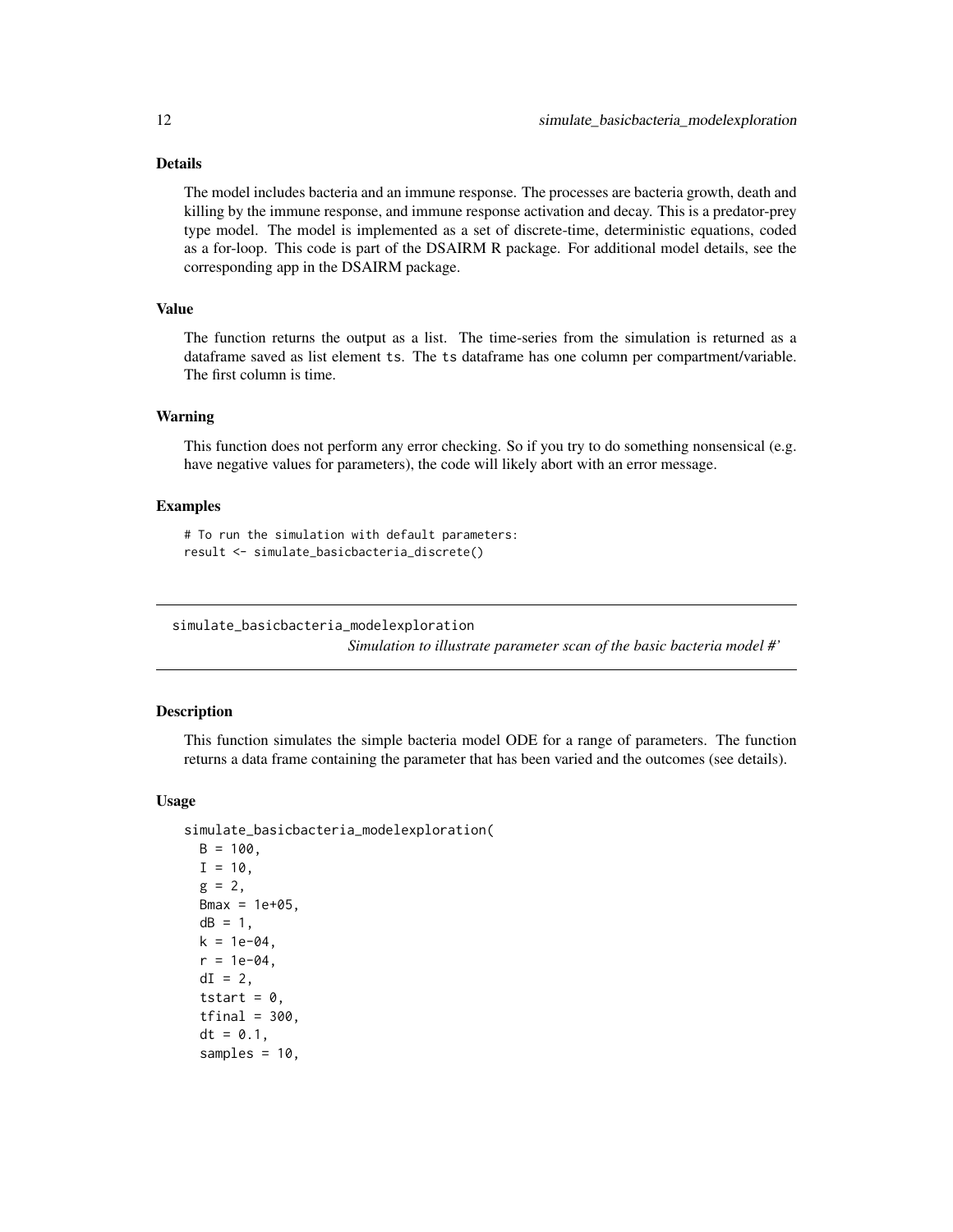```
paramin = 2,parmax = 10,
  samplepar = "g",pardist = "lin")
```
#### Arguments

| B         | : Starting value for bacteria : numeric                                 |
|-----------|-------------------------------------------------------------------------|
| Ι         | : Starting value for immune response : numeric                          |
| g         | : Maximum rate of bacteria growth : numeric                             |
| Bmax      | : Bacteria carrying capacity : numeric                                  |
| dB        | : Bacteria death rate : numeric                                         |
| k         | : Bacteria kill rate : numeric                                          |
| r         | : Immune response growth rate : numeric                                 |
| dI        | : Immune response decay rate : numeric                                  |
| tstart    | : Start time of simulation : numeric                                    |
| tfinal    | : Final time of simulation : numeric                                    |
| dt        | : Times for which result is returned : numeric                          |
| samples   | : Number of values to run between pmin and pmax : numeric               |
| parmin    | : Lower value for varied parameter : numeric                            |
| parmax    | : Upper value for varied parameter : numeric                            |
| samplepar | : Name of parameter to be varied : character                            |
| pardist   | : spacing of parameter values, can be either 'lin' or 'log' : character |

#### Details

##this code illustrates how to do analyze a simple model. A simple 2 compartment ODE model (the simple bacteria model introduced in the app of that name) is simulated for different parameter values. This function runs the simple bacterial infection model for a range of parameters. The user can specify which parameter is sampled, and the simulation returns for each parameter sample the peak and final value for B and I. Also returned is the varied parameter and an indicator if steady state was reached.

#### Value

The function returns the output as a list, list element 'dat' contains the data frame with results of interest. The first column is called xvals and contains the values of the parameter that has been varied as specified by 'samplepar'. The remaining columns contain peak and steady state values of bacteria and immune response, Bpeak, Ipeak, Bsteady and Isteady. A final boolean variable 'steady' is returned for each simulation. It is TRUE if the simulation reached steady state, otherwise FALSE.

#### Notes

The parameter dt only determines for which times the solution is returned, it is not the internal time step. The latter is set automatically by the ODE solver.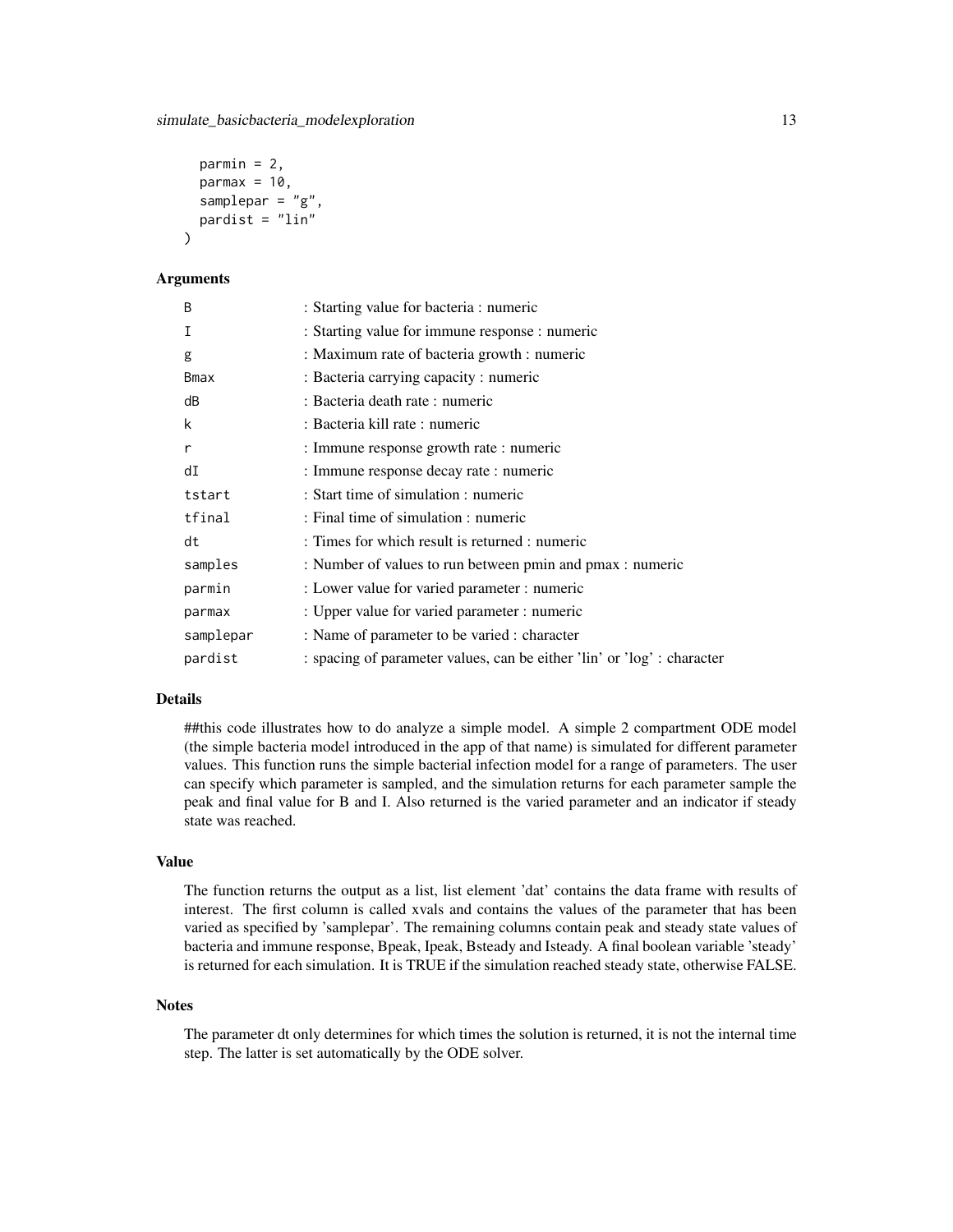#### <span id="page-13-0"></span>Warning

This function does not perform any error checking. So if you try to do something nonsensical (e.g. specify negative parameter values or fractions  $> 1$ ), the code will likely abort with an error message.

#### Author(s)

Andreas Handel

#### See Also

See the shiny app documentation corresponding to this simulator function for more details on this model.

#### Examples

```
# To run the simulation with default parameters just call the function:
## Not run: res <- simulate_basicbacteria_modelexploration()
# To choose parameter values other than the standard one, specify them, like such:
res <- simulate_basicbacteria_modelexploration(samples=5, samplepar='dI', parmin=1, parmax=10)
# You should then use the simulation result returned from the function, like this:
plot(res$dat[,"xvals"],res$data[,"Bpeak"],xlab='Parameter values',ylab='Peak Bacteria',type='l')
```

```
simulate_basicbacteria_ode
```
*Basic Bacteria model - ODE*

#### **Description**

A basic bacteria infection model with 2 compartments, implemented as set of ODEs. The model tracks bacteria and an immune response dynamics. The processes modeled are bacteria growth, death and killing by the immune response, and immune response activation and decay.

#### Usage

```
simulate_basicbacteria_ode(
 B = 100,
  I = 1,
  g = 1,
 Bmax = 1e+05,
  dB = 0.5,
 k = 1e-04,
  r = 1e-04.
 dI = 2,
  tstart = 0,
  tfinal = 100,dt = 0.01)
```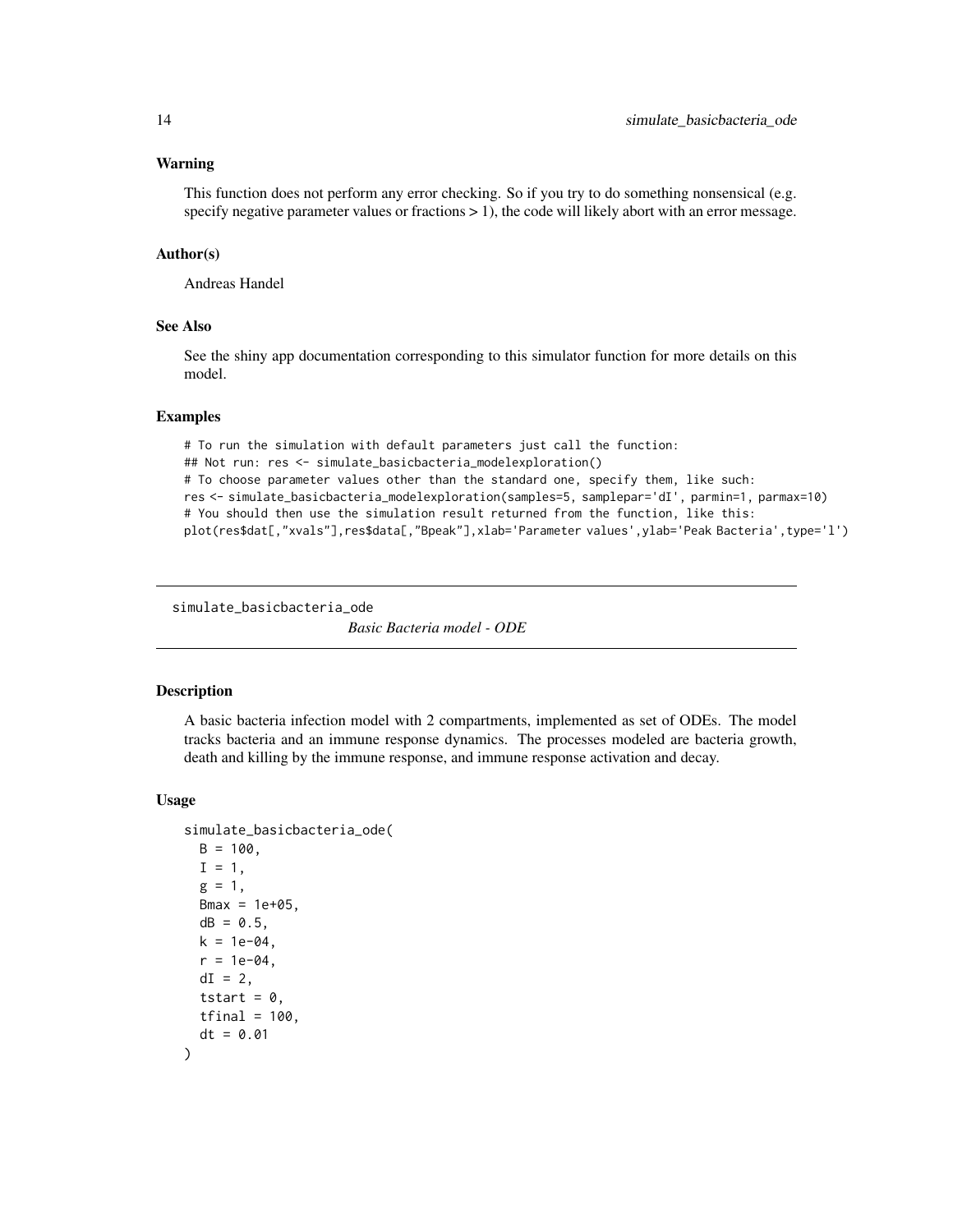#### **Arguments**

| B           | : starting value for bacteria : numeric                 |
|-------------|---------------------------------------------------------|
|             | : starting value for immune response : numeric          |
| g           | : maximum rate of bacteria growth : numeric             |
| <b>Bmax</b> | : bacteria carrying capacity : numeric                  |
| dB          | : bacteria death rate : numeric                         |
| k           | : rate of bacteria killing by immune response : numeric |
| r           | : immune response growth rate : numeric                 |
| dI          | : immune response decay rate : numeric                  |
| tstart      | : start time of simulation : numeric                    |
| tfinal      | : final time of simulation : numeric                    |
| dt          | : times for which result is returned : numeric          |

#### Details

The model includes bacteria and an immune response. The processes are bacteria growth, death and killing by the immune response, and immune response activation and decay. This is a predator-prey type model. The model is implemented as a set of ordinary differential equations (ODE) using the deSolve package. This code is part of the DSAIRM R package. For additional model details, see the corresponding app in the DSAIRM package.

#### Value

The function returns the output as a list. The time-series from the simulation is returned as a dataframe saved as list element ts. The ts dataframe has one column per compartment/variable. The first column is time.

#### **Notes**

The parameter dt only determines the times the solution is returned and plotted, it is not the internal time step for the differential equation solver. The latter is set automatically by the ODE solver.

#### Warning

This function does not perform any error checking. So if you try to do something nonsensical (e.g. have negative values for parameters), the code will likely abort with an error message.

#### Examples

# To run the simulation with default parameters: result <- simulate\_basicbacteria\_ode() # To run the simulation with different parameter or starting values, # supply the ones you want to change. # all other parameters will be kept at their default values shown in the function call above result  $\le$  simulate\_basicbacteria\_ode(B = 100, g = 0.5, dI = 2)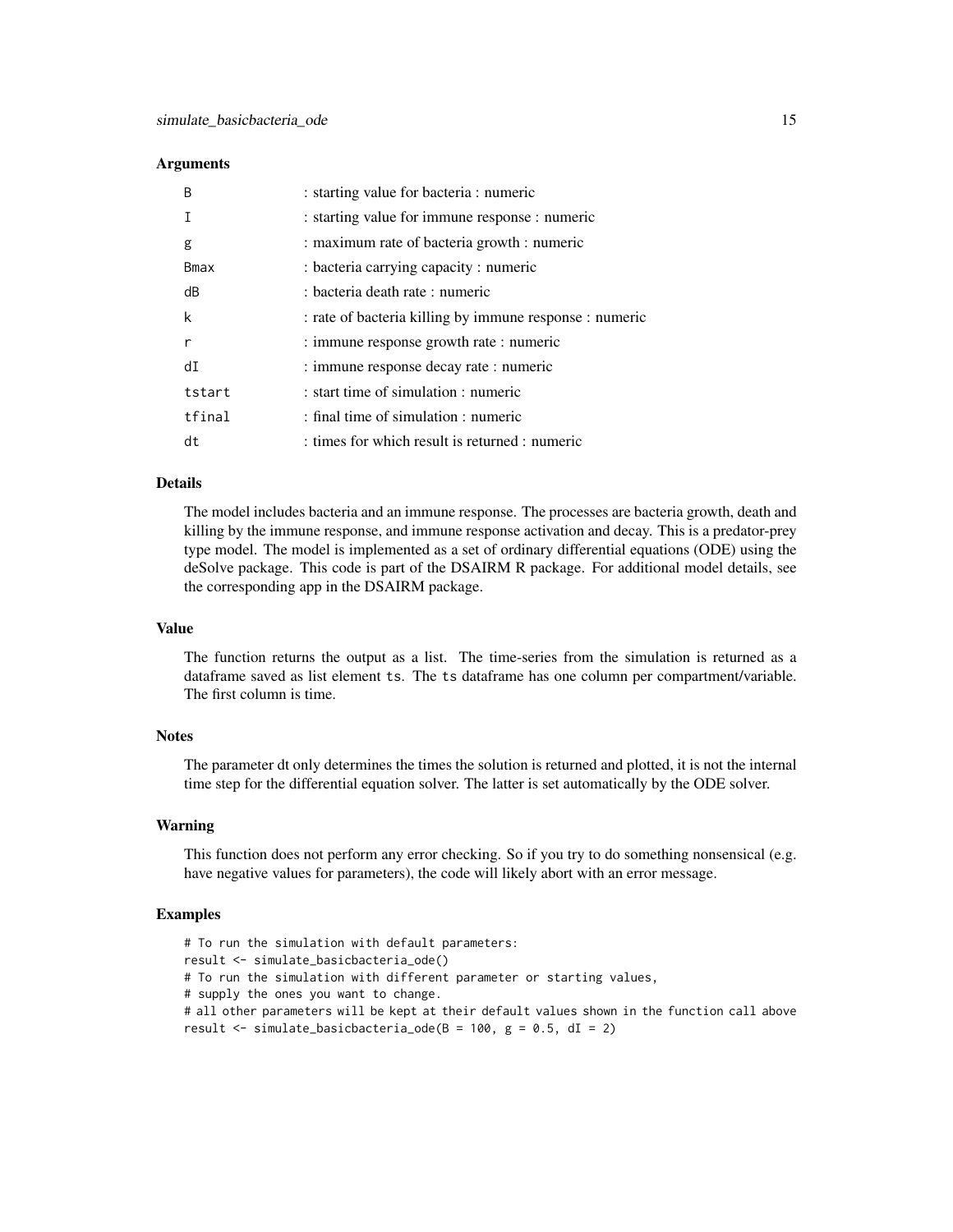```
simulate_basicvirus_fit
```
*Fitting a simple viral infection models to influenza data*

#### Description

This function runs a simulation of a compartment model using a set of ordinary differential equations. The model describes a simple viral infection system.

#### Usage

```
simulate_basicvirus_fit(
 U = 1e+06,
  I = \emptyset,
 V = 1,n = 0,
  dU = 0,
  dI = 2,
  g = 0,
  p = 0.001,
  plow = 1e-04,
 phigh = 100,
 psim = 0.001,
 b = 0.1,
 blow = 0.001,bhigh = 10,
 bsim = 0.1,
  dV = 1,
  dVlow = 0.01,
  dVhigh = 100,
  dVsim = 1,
  noise = 0,
  iter = 1,
  solvertype = 1,
  usesimdata = 0)
```

| IJ           | : initial number of uninfected target cells : numeric |
|--------------|-------------------------------------------------------|
| $\mathsf{T}$ | : initial number of infected target cells : numeric   |
| <sub>V</sub> | : initial number of infectious virions : numeric      |
| n            | : rate of uninfected cell production : numeric        |
| dU           | : rate at which uninfected cells die : numeric        |
| dT           | : rate at which infected cells die : numeric          |
|              |                                                       |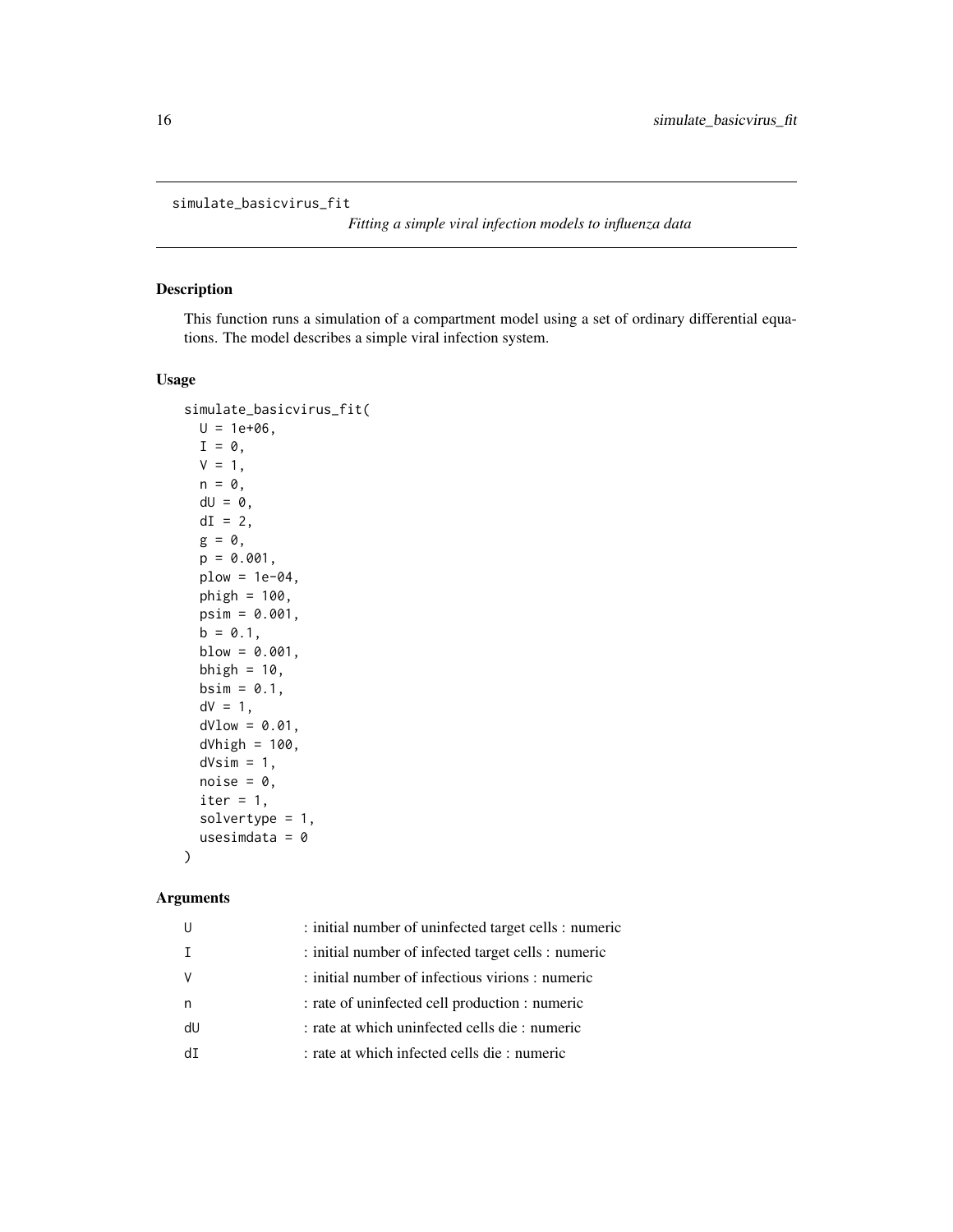| g          | : unit conversion factor : numeric                                        |
|------------|---------------------------------------------------------------------------|
| p          | : rate at which infected cells produce virus : numeric                    |
| plow       | : lower bound for p : numeric                                             |
| phigh      | : upper bound for p : numeric                                             |
| psim       | : rate at which infected cells produce virus for simulated data : numeric |
| b          | : rate at which virus infects cells : numeric                             |
| blow       | : lower bound for infection rate : numeric                                |
| bhigh      | : upper bound for infection rate : numeric                                |
| bsim       | : rate at which virus infects cells for simulated data : numeric          |
| dV         | : rate at which infectious virus is cleared : numeric                     |
| dVlow      | : lower bound for virus clearance rate : numeric                          |
| dVhigh     | : upper bound for virus clearance rate : numeric                          |
| dVsim      | : rate at which infectious virus is cleared for simulated data : numeric  |
| noise      | : noise to be added to simulated data : numeric                           |
| iter       | : max number of steps to be taken by optimizer : numeric                  |
| solvertype | : the type of solver/optimizer to use $(1-3)$ : numeric                   |
| usesimdata | : set to 1 if simulated data should be fitted, 0 otherwise : numeric      |

A simple compartmental ODE model mimicking acute viral infection is fitted to data. Data can either be real or created by running the model with known parameters and using the simulated data to determine if the model parameters can be identified. The fitting is done using solvers/optimizers from the nloptr package (which is a wrapper for the nlopt library). The package provides access to a large number of solvers. Here, we only implement 3 solvers, namely 1 = NLOPT\_LN\_COBYLA, 2 = NLOPT\_LN\_NELDERMEAD, 3 = NLOPT\_LN\_SBPLX For details on what those optimizers are and how they work, see the nlopt/nloptr documentation.

#### Value

The function returns a list containing as elements the best fit time series data frame, the best fit parameters, the data and the final SSR

#### Warning

This function does not perform any error checking. So if you try to do something nonsensical (e.g. specify negative parameter or starting values, the code will likely abort with an error message.

#### Author(s)

Andreas Handel

#### See Also

See the Shiny app documentation corresponding to this function for more details on this model.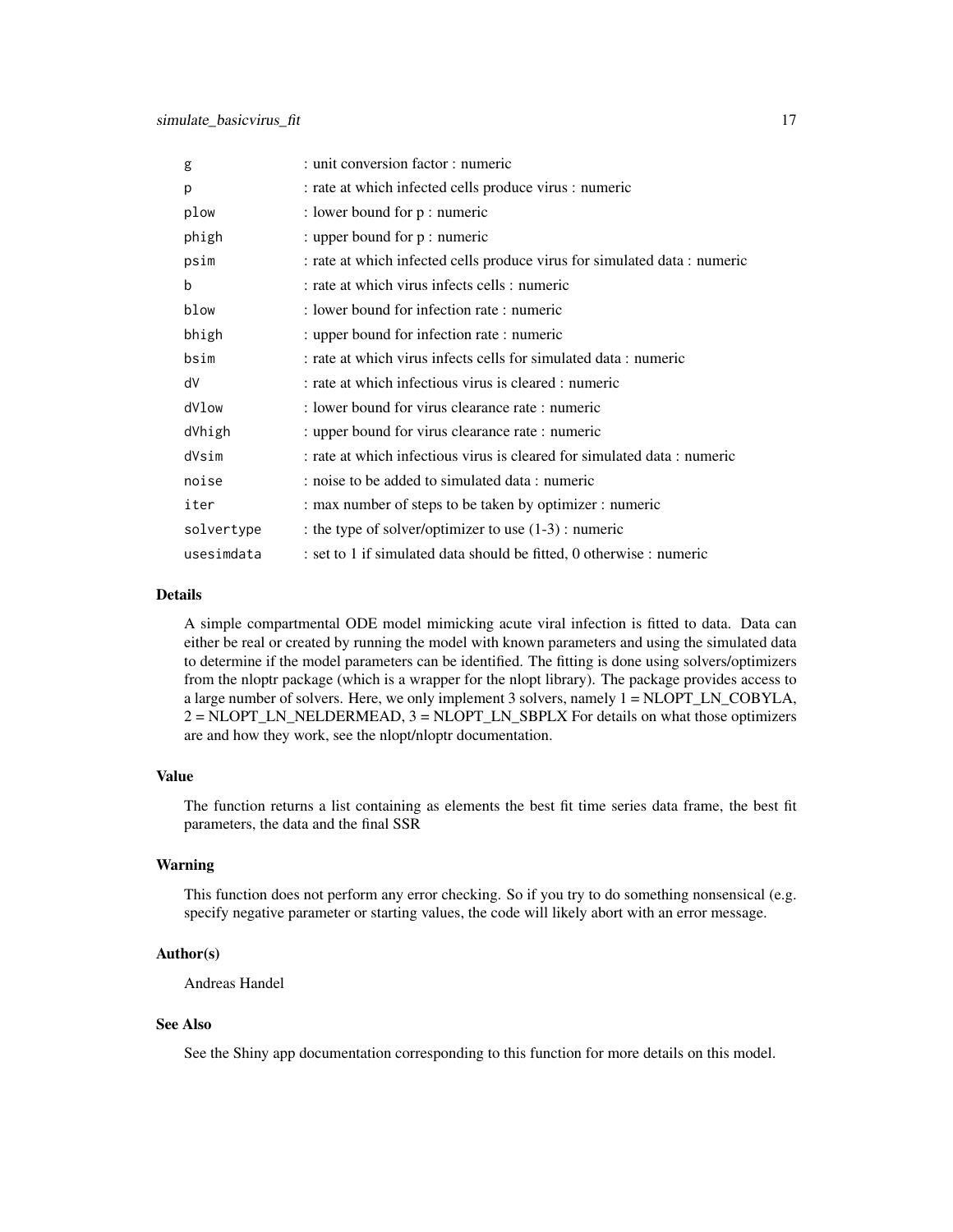#### Examples

```
# To run the code with default parameters just call the function:
## Not run: result <- simulate_basicvirus_fit()
# To apply different settings, provide them to the simulator function, like such:
result <- simulate_basicvirus_fit(iter = 5)
```
simulate\_basicvirus\_modelexploration

*Simulation to illustrate parameter scan of the basic virus model #'*

#### Description

This function simulates the basic virus model ODE for a range of parameters. The function returns a data frame containing the parameter that has been varied and the outcomes (see details).

#### Usage

```
simulate_basicvirus_modelexploration(
 U = 1e+05,
 I = 0,
 V = 1,
 n = 10000,dU = 0.1,
 dI = 1,
 dV = 2,
 b = 2e-05,
 p = 5,
 g = 1,
  tstart = 0,
  tfinal = 100,dt = 0.1,
  samples = 10,
 parmin = 1,
 parmax = 10,
  samplepar = "p",
 pardist = "lin"
)
```

| U  | : Starting value for uninfected cells : numeric       |
|----|-------------------------------------------------------|
| Ι. | : Starting value for infected cells : numeric         |
| V  | : Starting value for virus : numeric                  |
| n  | : Rate of new uninfected cell replenishment : numeric |
| dU | : Rate at which uninfected cells die : numeric        |
|    |                                                       |

<span id="page-17-0"></span>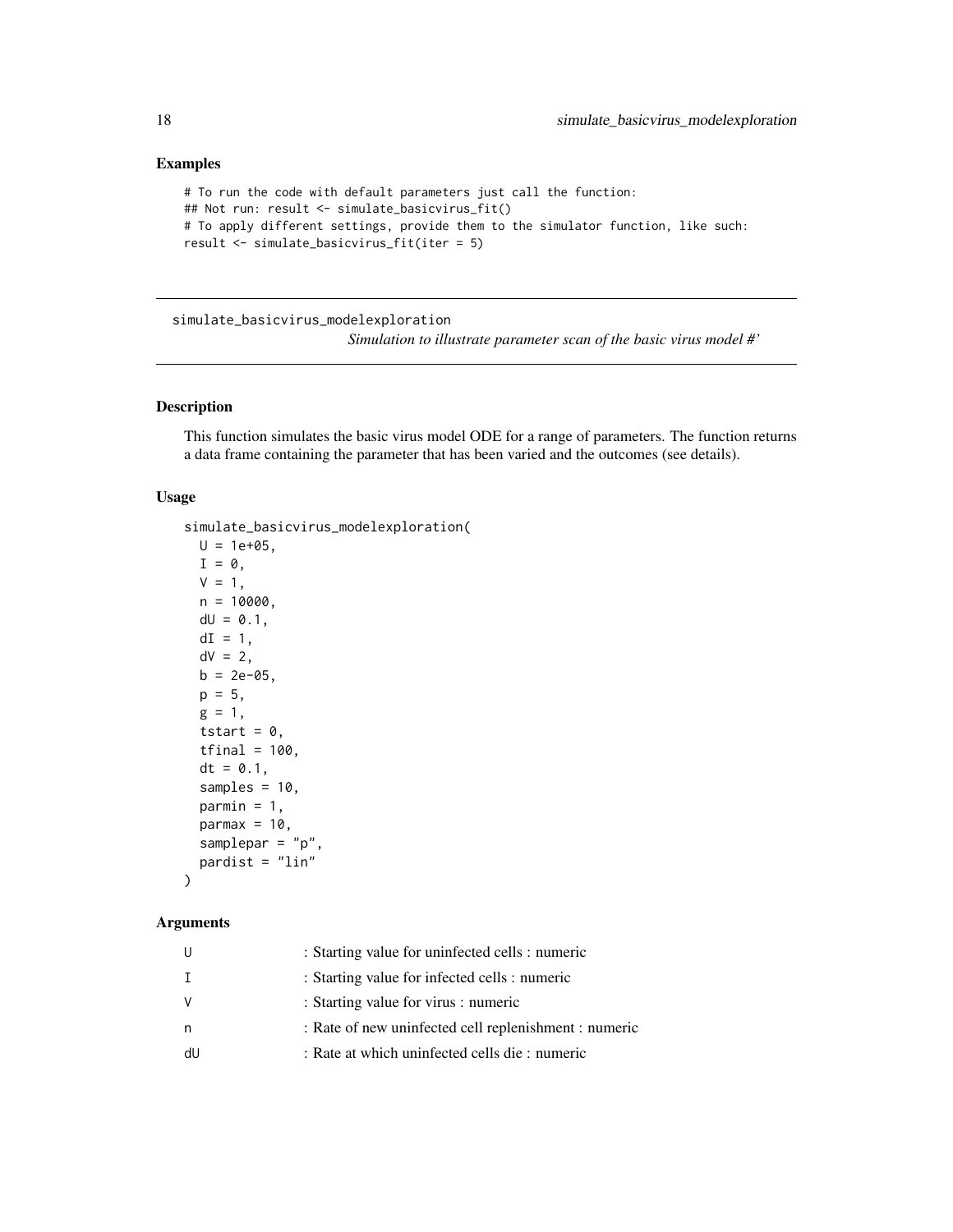| dI        | : Rate at which infected cells die : numeric                            |
|-----------|-------------------------------------------------------------------------|
| dV        | : Rate at which virus is cleared : numeric                              |
| b         | : Rate at which virus infects cells : numeric                           |
| p         | : Rate at which infected cells produce virus : numeric                  |
| g         | : Possible conversion factor for virus units : numeric                  |
| tstart    | : Start time of simulation : numeric                                    |
| tfinal    | : Final time of simulation : numeric                                    |
| dt        | : Times for which result is returned : numeric                          |
| samples   | : Number of values to run between pmin and pmax : numeric               |
| parmin    | : Lower value for varied parameter : numeric                            |
| parmax    | : Upper value for varied parameter : numeric                            |
| samplepar | : Name of parameter to be varied : character                            |
| pardist   | : spacing of parameter values, can be either 'lin' or 'log' : character |

##this code illustrates how to do analyze a simple model. A simple 3 compartment ODE model (the basic virus model introduced in the app of that name) is simulated for different parameter values. This function runs the model for a range of values for any one parameter, while holding all other paramter values fixed. The user can specify which parameter is sampled, and the simulation returns for each parameter sample the peak and final value for U, I and V. Also returned is the varied parameter and an indicator if steady state was reached.

#### Value

The function returns the output as a list, list element 'dat' contains the data frame with results of interest. The first column is called xvals and contains the values of the parameter that has been varied as specified by 'samplepar'. The remaining columns contain peak and steady state values of bacteria and immune response, Upeak, Ipeak, Vpeak, Usteady, Isteady and Vsteady. A final boolean variable 'steady' is returned for each simulation. It is TRUE if the simulation reached steady state, otherwise FALSE.

#### **Notes**

The parameter dt only determines for which times the solution is returned, it is not the internal time step. The latter is set automatically by the ODE solver.

#### Warning

This function does not perform any error checking. So if you try to do something nonsensical (e.g. specify negative parameter values or fractions  $> 1$ ), the code will likely abort with an error message.

#### Author(s)

Andreas Handel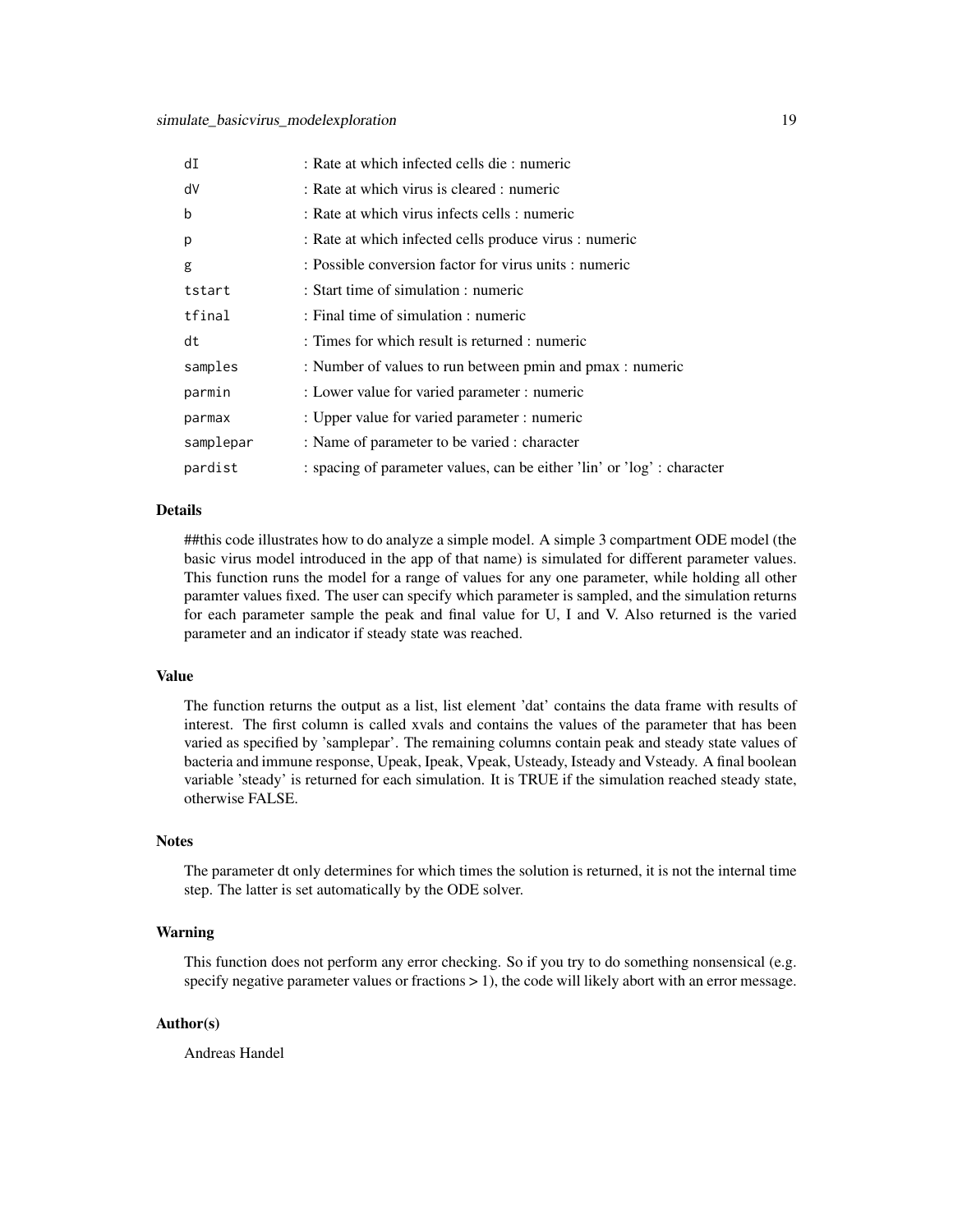#### See Also

See the shiny app documentation corresponding to this simulator function for more details on this model.

#### Examples

```
# To run the simulation with default parameters just call the function:
## Not run: res <- simulate_basicvirus_modelexploration()
# To choose parameter values other than the standard one, specify them, like such:
res <- simulate_basicvirus_modelexploration(samples=5, samplepar='dI', parmin=1, parmax=10)
# You should then use the simulation result returned from the function, like this:
plot(res$dat[,"xvals"],res$data[,"Vpeak"],xlab='Parameter values',ylab='Virus Peak',type='l')
```
simulate\_Basic\_Virus\_Model\_ode *Basic Virus Model*

#### Description

A basic virus infection model with 3 compartments

#### Usage

```
simulate_Basic_Virus_Model_ode(
 U = 1e+05,
 I = 0,
 V = 1,n = 0,
 dU = 0.
 dI = 1,
 dV = 2,
 b = 2e-05,
 p = 5,
 g = 1,
 tstart = 0,
  tfinal = 30,dt = 0.1\lambda
```

| U  | : starting value for Uninfected cells : numeric       |
|----|-------------------------------------------------------|
| T  | : starting value for Infected cells : numeric         |
| V  | : starting value for Virus : numeric                  |
| n  | : rate of new uninfected cell replenishment : numeric |
| dU | : rate at which uninfected cells die : numeric        |
|    |                                                       |

<span id="page-19-0"></span>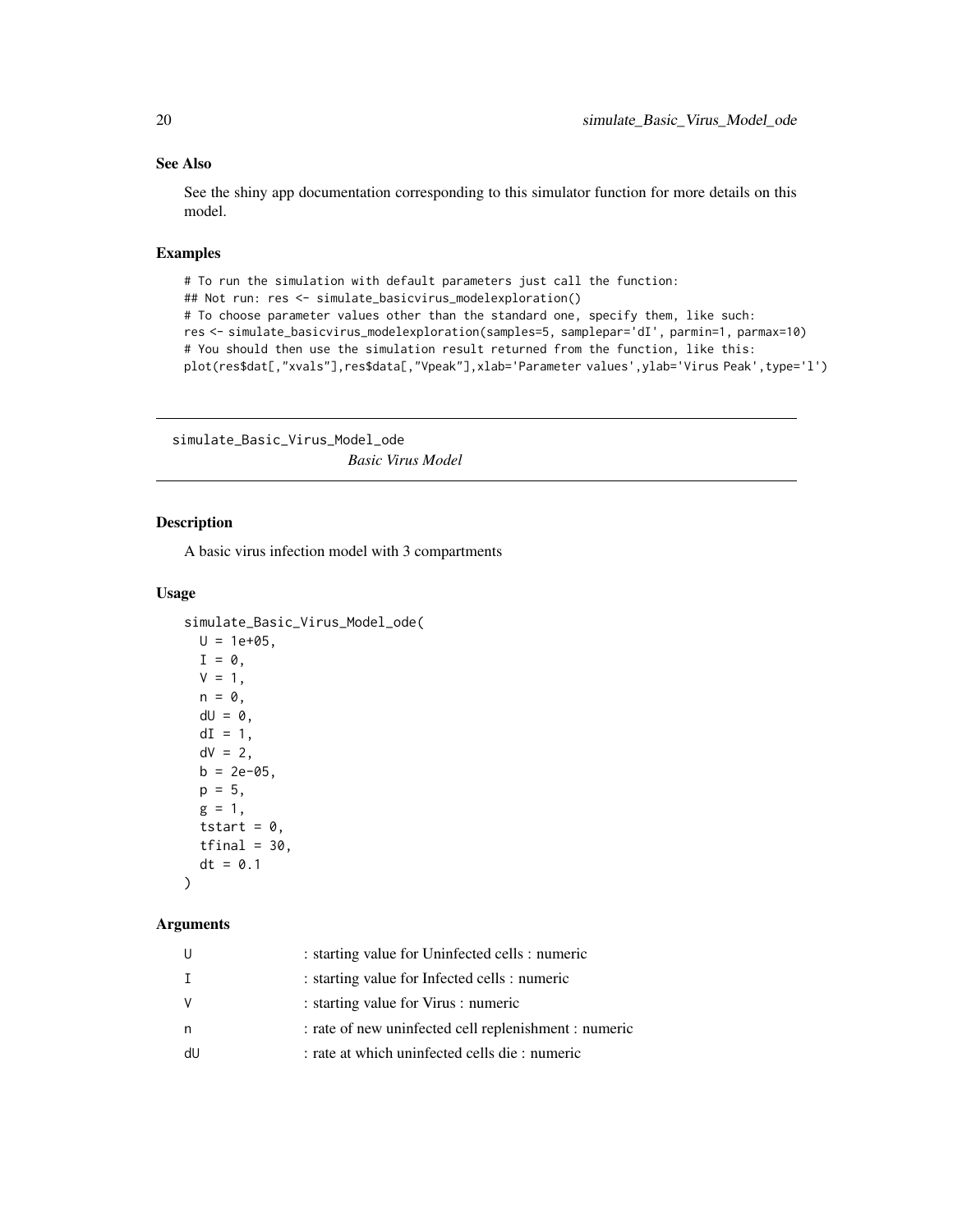| dI          | : rate at which infected cells die : numeric           |
|-------------|--------------------------------------------------------|
| dV          | : rate at which virus is cleared : numeric             |
| $\mathbf b$ | : rate at which virus infects cells : numeric          |
| p           | : rate at which infected cells produce virus : numeric |
| g           | : possible conversion factor for virus units : numeric |
| tstart      | : Start time of simulation : numeric                   |
| tfinal      | : Final time of simulation : numeric                   |
| dt          | : Time step : numeric                                  |

The model includes uninfected and infected target cells, as well as free virus. The processes that are modeled are infection, virus production, uninfected cell birth and death, infected cell and virus death.

This code was generated by the modelbuilder R package. The model is implemented as a set of ordinary differential equations using the deSolve package. The following R packages need to be loaded for the function to work: deSolve.

#### Value

The function returns the output as a list. The time-series from the simulation is returned as a dataframe saved as list element ts. The ts dataframe has one column per compartment/variable. The first column is time.

#### Warning

This function does not perform any error checking. So if you try to do something nonsensical (e.g. have negative values for parameters), the code will likely abort with an error message.

#### Model Author

Andreas Handel

#### Model creation date

2021-07-19

#### Code Author

generated by the modelbuilder R package

#### Code creation date

2021-07-19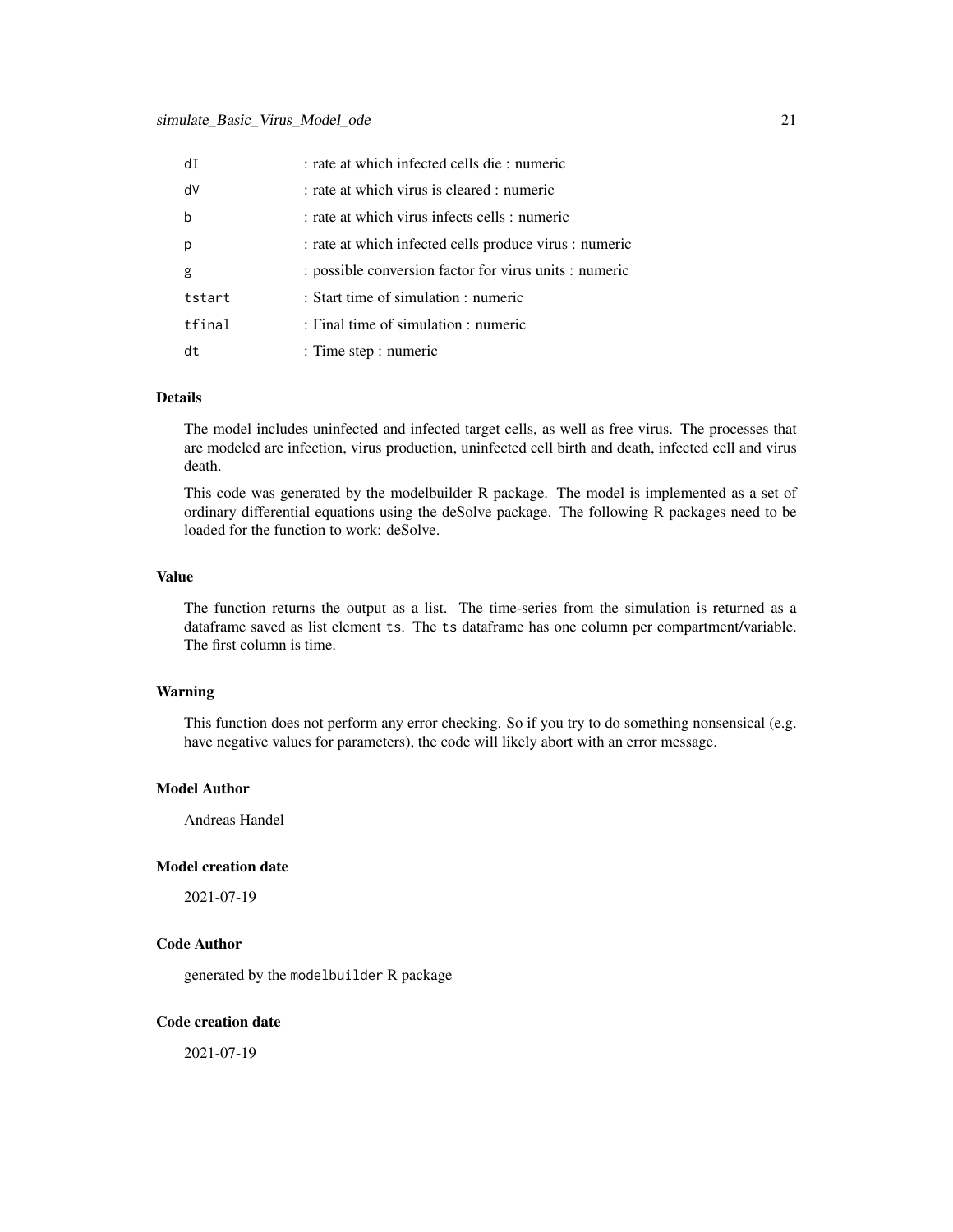#### <span id="page-21-0"></span>Examples

```
# To run the simulation with default parameters:
result <- simulate_Basic_Virus_Model_ode()
# To choose values other than the standard one, specify them like this:
result <- simulate_Basic_Virus_Model_ode(U = 2e+05,I = 0,V = 2)
# You can display or further process the result, like this:
plot(result$ts[,'time'],result$ts[,'U'],xlab='Time',ylab='Numbers',type='l')
print(paste('Max number of U: ',max(result$ts[,'U'])))
```
simulate\_Basic\_Virus\_Model\_stochastic *Basic Virus Model*

#### Description

A basic virus infection model with 3 compartments

#### Usage

```
simulate_Basic_Virus_Model_stochastic(
 U = 1e+05,
 I = 0,
 V = 1,n = 0,
 dU = 0,
 dI = 1,
 dV = 2,
 b = 2e-05,
 p = 5,
 g = 1,
 tfinal = 30,rngseed = 123)
```

|                        | : starting value for Uninfected cells : numeric       |
|------------------------|-------------------------------------------------------|
|                        | : starting value for Infected cells : numeric         |
| V                      | : starting value for Virus : numeric                  |
| n                      | : rate of new uninfected cell replenishment : numeric |
| dU                     | : rate at which uninfected cells die : numeric        |
| $\mathsf{d}\mathsf{T}$ | : rate at which infected cells die : numeric          |
| dV                     | : rate at which virus is cleared : numeric            |
| b                      | : rate at which virus infects cells : numeric         |
|                        |                                                       |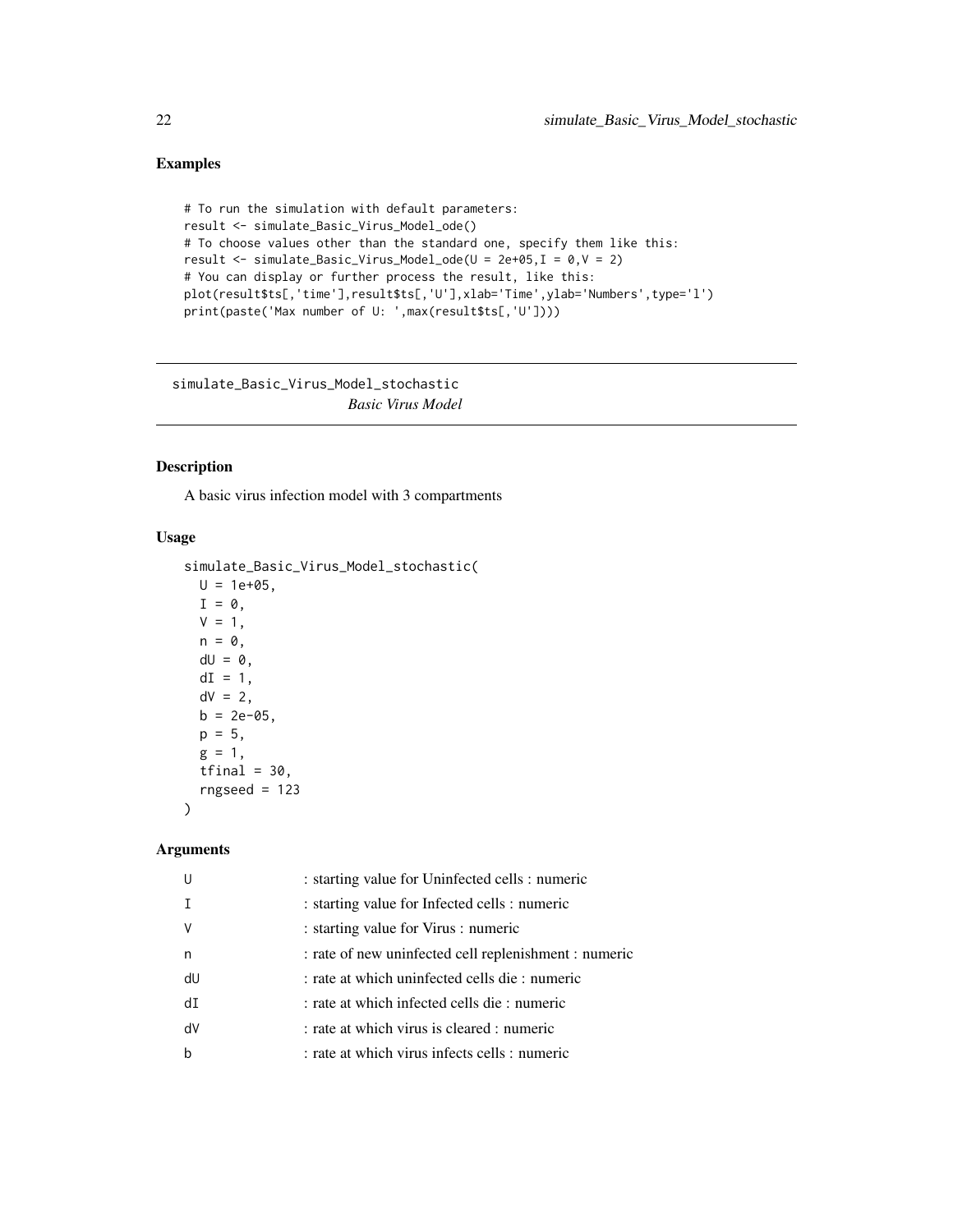| р       | : rate at which infected cells produce virus : numeric |
|---------|--------------------------------------------------------|
| g       | : possible conversion factor for virus units : numeric |
| tfinal  | : Final time of simulation : numeric                   |
| rngseed | : set random number seed for reproducibility : numeric |

The model includes uninfected and infected target cells, as well as free virus. The processes that are modeled are infection, virus production, uninfected cell birth and death, infected cell and virus death.

This code was generated by the modelbuilder R package. The model is implemented as a set of stochastic equations using the adaptivetau package. The following R packages need to be loaded for the function to work: adpativetau

#### Value

The function returns the output as a list. The time-series from the simulation is returned as a dataframe saved as list element ts. The ts dataframe has one column per compartment/variable. The first column is time.

#### Warning

This function does not perform any error checking. So if you try to do something nonsensical (e.g. have negative values for parameters), the code will likely abort with an error message.

#### Model Author

Andreas Handel

#### Model creation date

2021-07-19

#### Code Author

generated by the modelbuilder R package

#### Code creation date

2021-07-19

#### Examples

```
# To run the simulation with default parameters:
result <- simulate_Basic_Virus_Model_stochastic()
# To choose values other than the standard one, specify them like this:
result <- simulate_Basic_Virus_Model_stochastic(U = 2e+05,I = 0,V = 2)
# You can display or further process the result, like this:
plot(result$ts[,'time'],result$ts[,'U'],xlab='Time',ylab='Numbers',type='l')
print(paste('Max number of U: ',max(result$ts[,'U'])))
```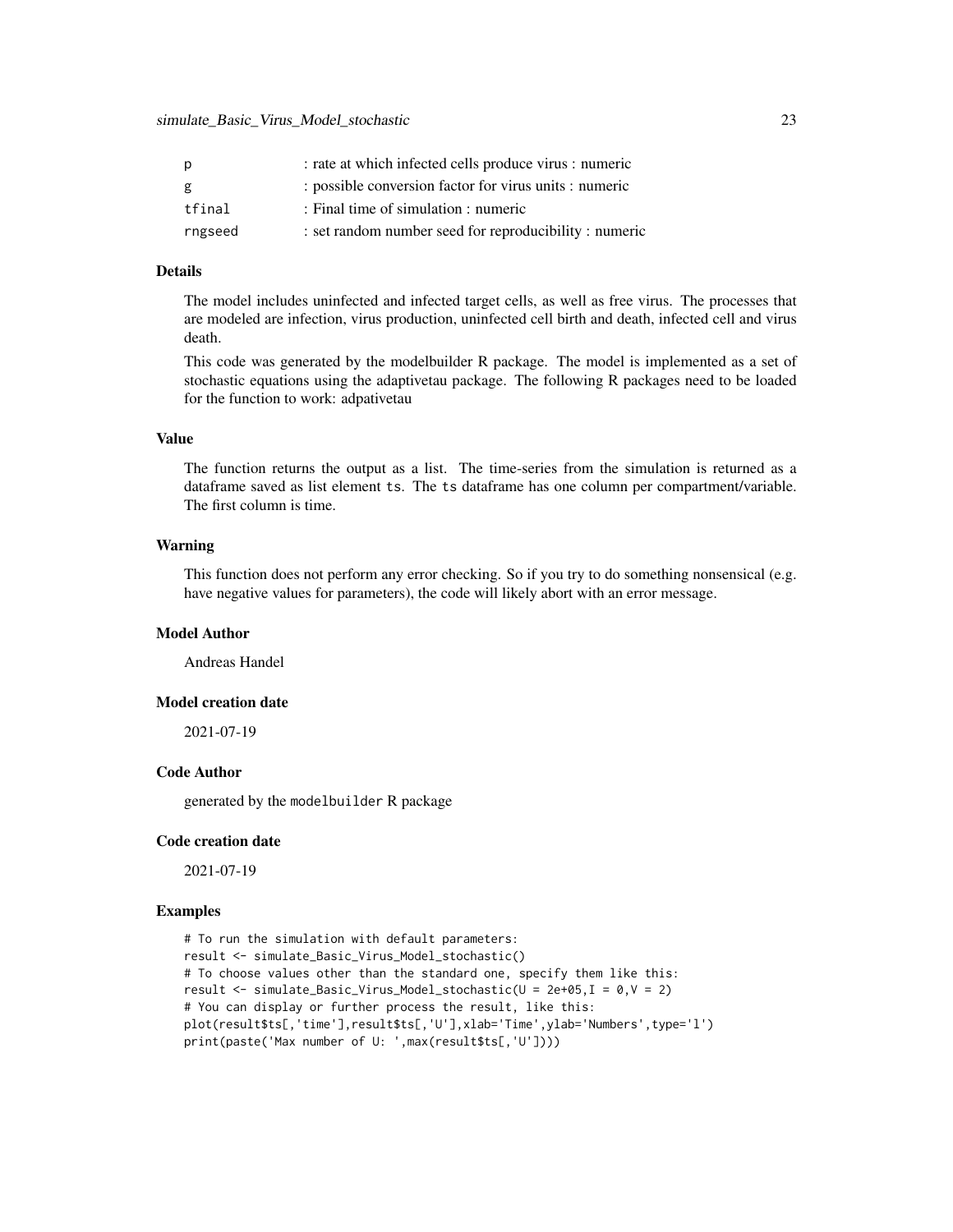<span id="page-23-0"></span>simulate\_confint\_fit *Fit a simple viral infection model and compute confidence intervals*

#### Description

This function runs a simulation of a compartment model using a set of ordinary differential equations. The model describes a simple viral infection system.

#### Usage

```
simulate_confint_fit(
 U = 1e+05,
 I = \emptyset,
 V = 10,
 n = 0,
 dU = 0,
 dI = 2,
 p = 0.01,
 g = 0,
 b = 0.01,
 blow = 1e-06,
 bhigh = 1000,
 dV = 2,
 dVlow = 0.001,dVhigh = 1000,iter = 20,
 nsample = 10,rngseed = 100,
 parscale = 1
)
```

| U     | : initial number of uninfected target cells : numeric  |
|-------|--------------------------------------------------------|
|       | : initial number of infected target cells : numeric    |
| ν     | : initial number of infectious virions : numeric       |
| n     | : rate of uninfected cell production : numeric         |
| dU    | : rate at which uninfected cells die : numeric         |
| dI    | : rate at which infected cells die : numeric           |
| p     | : rate at which infected cells produce virus : numeric |
| g     | : unit conversion factor : numeric                     |
| b     | : rate at which virus infects cells : numeric          |
| blow  | : lower bound for infection rate : numeric             |
| bhigh | : upper bound for infection rate : numeric             |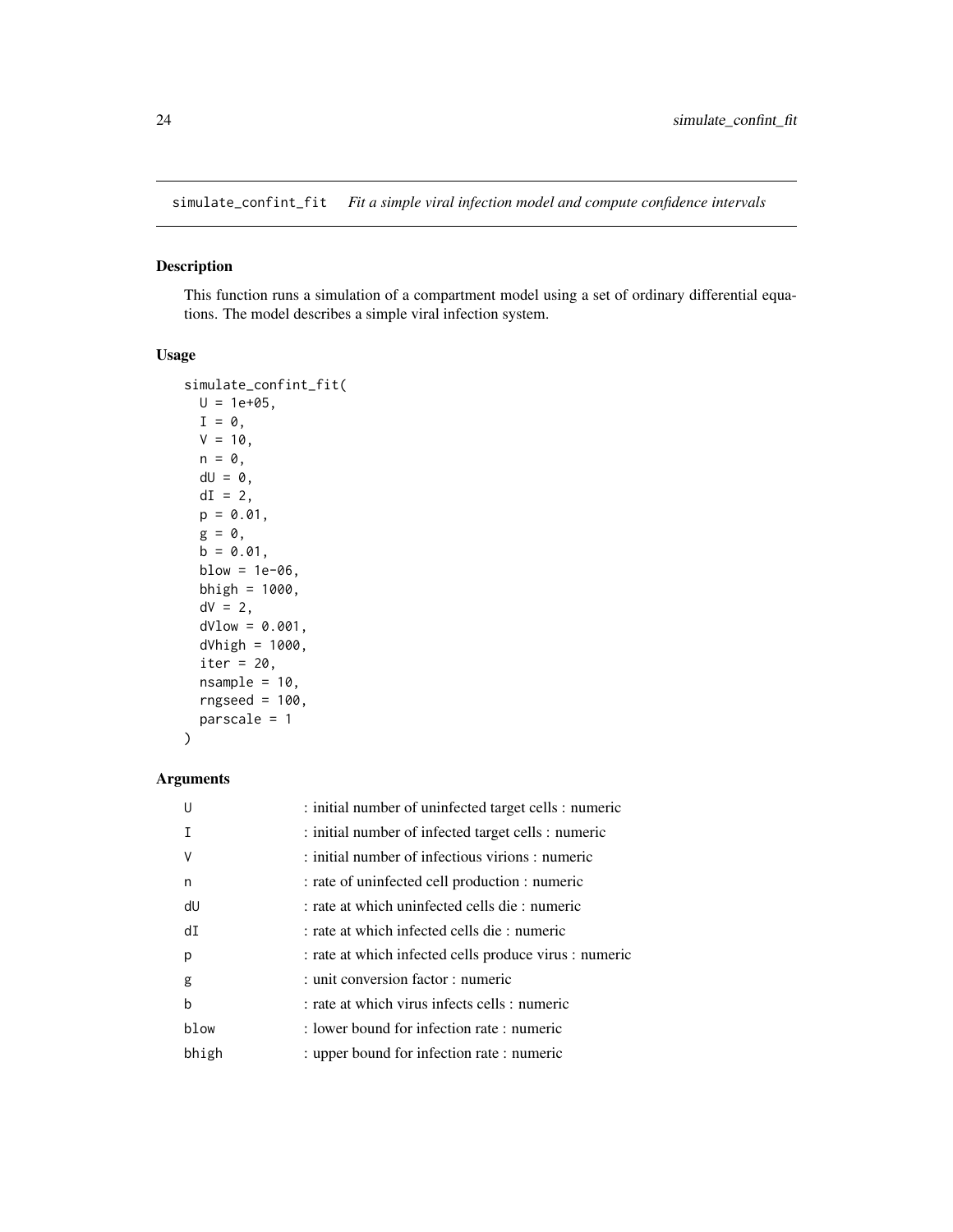#### <span id="page-24-0"></span>simulate\_drugresistance\_stochastic 25

| dV       | : rate at which infectious virus is cleared : numeric                |
|----------|----------------------------------------------------------------------|
| dVlow    | : lower bound for virus clearance rate : numeric                     |
| dVhigh   | : upper bound for virus clearance rate : numeric                     |
| iter     | : max number of steps to be taken by optimizer : numeric             |
| nsample  | : number of samples for conf int determination : numeric             |
| rngseed  | : seed for random number generator to allow reproducibility: numeric |
| parscale | : 1 for linear, 2 for log space parameter fitting : numeric          |

#### Details

A simple compartmental ODE model mimicking acute viral infection is fitted to data. Confidence intervals are computed by simple bootstrapping of the data using the boot R package. Confidence intervals are computed using the percentage method in boot.ci. See the boot package for more information. This code is part of the DSAIRM R package. For additional model details, see the corresponding app in the DSAIRM package.

#### Value

The function returns a list containing the best fit time series, the best fit parameters for the data, the final SSR, and the bootstrapped 95 percent confidence intervals.

#### Warning

This function does not perform any error checking. So if you try to do something nonsensical (e.g. specify negative parameter or starting values), the code will likely abort with an error message.

#### Examples

```
# To run the code with default parameters just call the function:
## Not run: result <- simulate_confint_fit()
# To apply different settings, provide them to the simulator function, like such:
result <- simulate_confint_fit(iter = 5, nsample = 5)
```
simulate\_drugresistance\_stochastic

*Stochastic simulation of a compartmental acute virus infection model with treatment and drug resistant strain*

#### **Description**

Simulation of a stochastic model with the following compartments: Uninfected target cells (U), Infected with wild-type/sensitive and untreated (Is), infected with resistant (Ir), wild-type virus (Vs), resistant virus (Vr).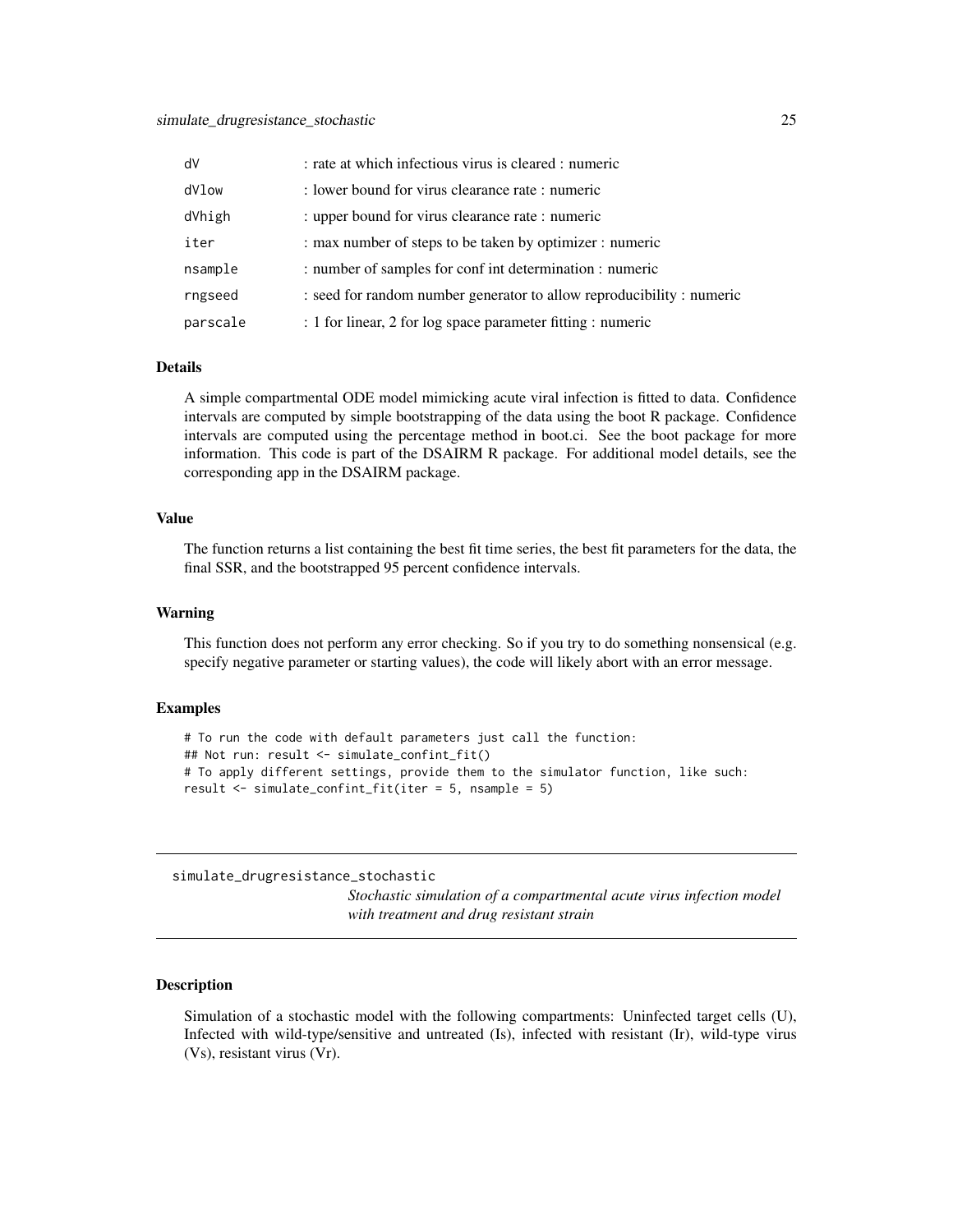#### Usage

```
simulate_drugresistance_stochastic(
 U = 1e+05,
  Is = 0,Ir = \theta,
 Vs = 10,Vr = 0,
 b = 1e-05,
 dI = 1,
 e = 0,
 m = 0.001,p = 100,
 c = 4,
  f = 0.1,
  rngseed = 100,
 tfinal = 30
```
## )

### Arguments

| U            | : initial number of target cells : numeric                           |
|--------------|----------------------------------------------------------------------|
| Is           | : initial number of wild-type infected cells : numeric               |
| Ir           | : initial number of resistant infected cells : numeric               |
| Vs           | : initial number of wild-type virus : numeric                        |
| Vr           | : initial number of resistant virus : numeric                        |
| b            | : level/rate of infection of cells : numeric                         |
| dI           | : rate of infected cell death : numeric                              |
| e            | : efficacy of drug : numeric                                         |
| m            | : fraction of resistant mutants created : numeric                    |
| p            | : virus production rate : numeric                                    |
| $\mathsf{C}$ | : virus removal rate : numeric                                       |
| $\mathsf{f}$ | : fitness cost of resistant virus : numeric                          |
| rngseed      | : seed for random number generator to allow reproducibility: numeric |
| tfinal       | : maximum simulation time : numeric                                  |

#### Details

A compartmental ID model with several states/compartments is simulated as a stochastic model using the adaptive tau algorithm as implemented by ssa.adaptivetau in the adpativetau package. See the manual of this package for more details. The function returns the time series of the simulated disease as output matrix, with one column per compartment/variable. The first column is time.

#### Value

A list. The list has only one element called ts. ts contains the time-series of the simulation. The 1st column of ts is Time, the other columns are the model variables.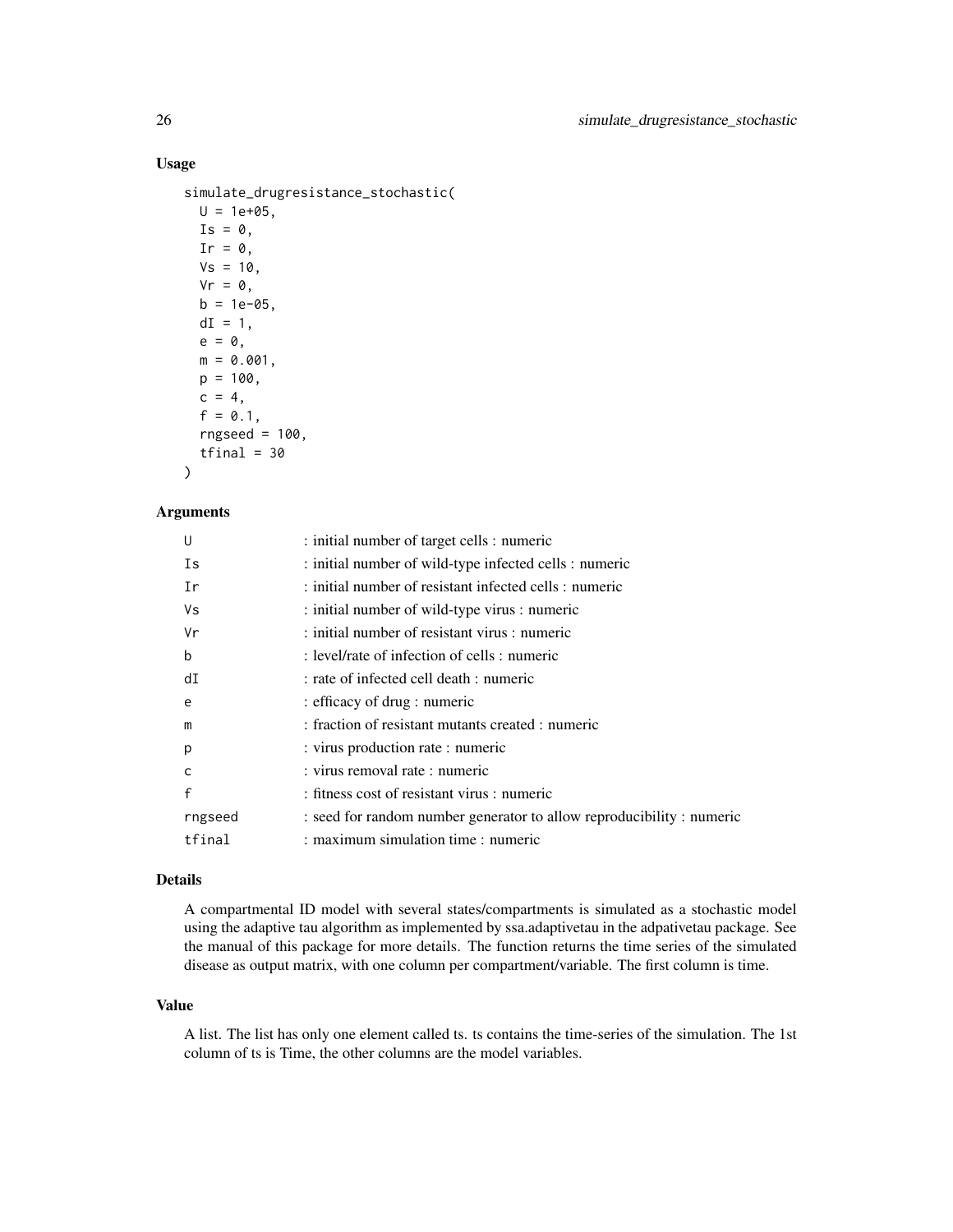#### <span id="page-26-0"></span>Warning

This function does not perform any error checking. So if you try to do something nonsensical (e.g. have I0 > PopSize or any negative values or fractions > 1), the code will likely abort with an error message.

#### Author(s)

Andreas Handel

#### References

See the manual for the adaptivetau package for details on the algorithm. The implemented model is loosely based on: Handel et al 2007 PLoS Comp Bio "Neuraminidase Inhibitor Resistance in Influenza: Assessing the Danger of Its Generation and Spread"

#### Examples

```
# To run the simulation with default parameters just call the function:
result <- simulate_drugresistance_stochastic()
# To choose parameter values other than the standard one, specify them, like such:
result \le simulate_drugresistance_stochastic(tfinal = 100, e = 0.5)
# You should then use the simulation result returned from the function, like this:
plot(result$ts[,"time"],result$ts[,"Vs"],xlab='Time',ylab='Uninfected cells',type='l')
```
simulate\_fludrug\_fit *Fitting a simple viral infection model with 2 types of drug mechanisms to influenza data*

#### **Description**

This function fits the simulate\_virusandtx\_ode model, which is a compartment model using a set of ordinary differential equations. The model describes a simple viral infection system in the presence of drug treatment. The user provides initial conditions and parameter values for the system. The function simulates the ODE using an ODE solver from the deSolve package.

#### Usage

```
simulate_fludrug_fit(
  U = 1e+07,
  I = 0,
  V = 1,
  dI = 1,
  dV = 2.
  b = 0.002,
  blow = \theta,
  bhigh = 100,
  p = 0.002,
```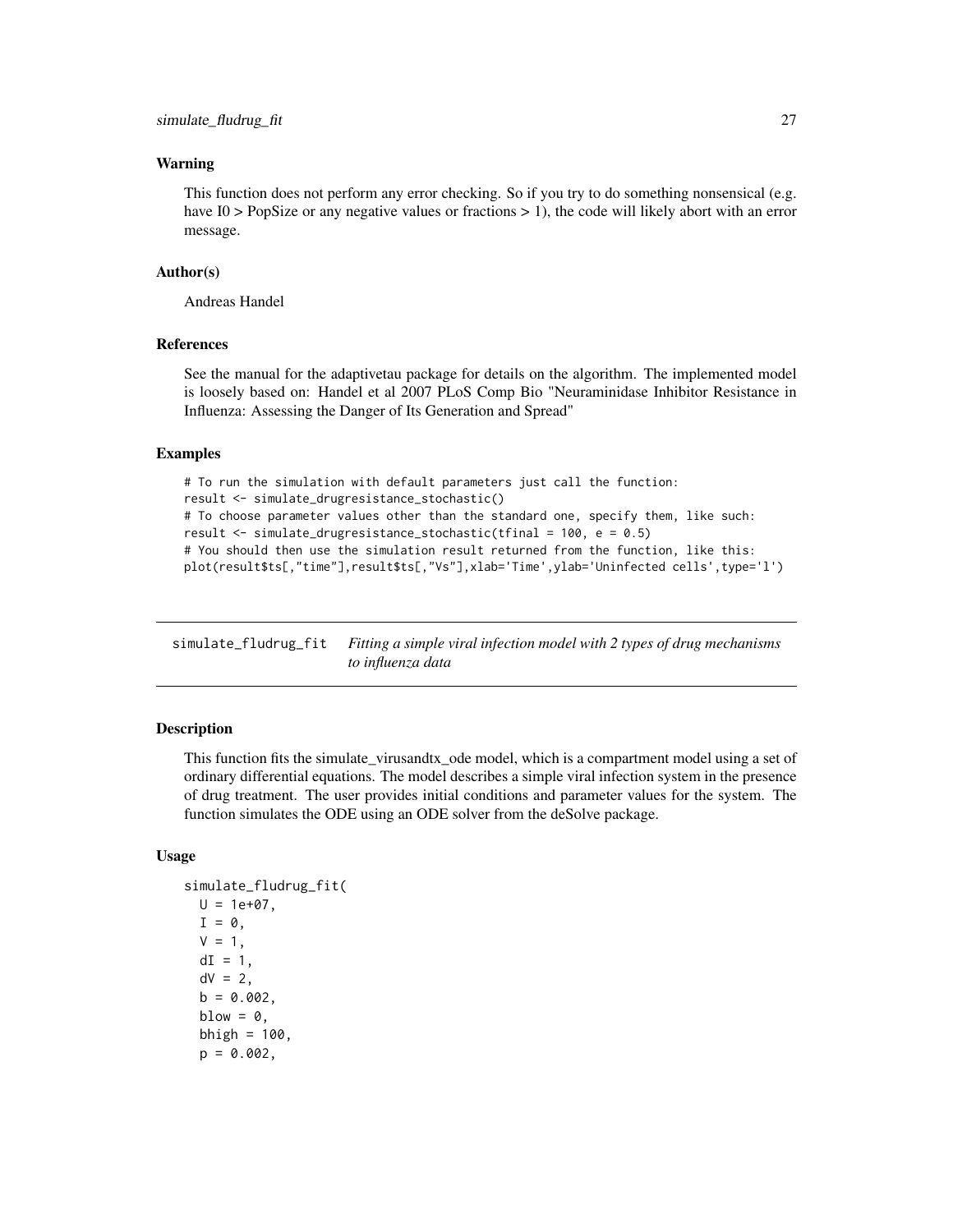```
plow = 0,
 phigh = 100,
 g = 0,
 glow = 0,ghigh = 100,
 k = 0,fitmodel = 1,
  iter = 1\lambda
```
#### Arguments

| U        | : initial number of uninfected target cells : numeric    |
|----------|----------------------------------------------------------|
| I        | : initial number of infected target cells : numeric      |
| V        | : initial number of infectious virions : numeric         |
| dI       | : rate at which infected cells die : numeric             |
| dV       | : rate at which infectious virus is cleared : numeric    |
| b        | : rate at which virus infects cells : numeric            |
| blow     | : lower bound for infection rate : numeric               |
| bhigh    | : upper bound for infection rate : numeric               |
| p        | : rate at which infected cells produce virus : numeric   |
| plow     | : lower bound for virus production rate : numeric        |
| phigh    | : upper bound for virus production rate : numeric        |
| g        | : unit conversion factor : numeric                       |
| glow     | : lower bound for unit conversion factor : numeric       |
| ghigh    | : upper bound for unit conversion factor : numeric       |
| k        | : drug efficacy (between 0-1) : numeric                  |
| fitmodel | : fitting model 1 or 2 : numeric                         |
| iter     | : max number of steps to be taken by optimizer : numeric |

#### Details

A simple compartmental ODE models describing an acute viral infection with drug treatment mechanism/model 1 assumes that drug treatment reduces rate of new cell infection. mechanism/model 2 assumes that drug treatment reduces rate of new virus production.

#### Value

The function returns a list containing the best fit timeseries, the best fit parameters, the data and the AICc for the model.

#### Warning

This function does not perform any error checking. So if you try to do something nonsensical (e.g. specify negative parameter or starting values), the code will likely abort with an error message.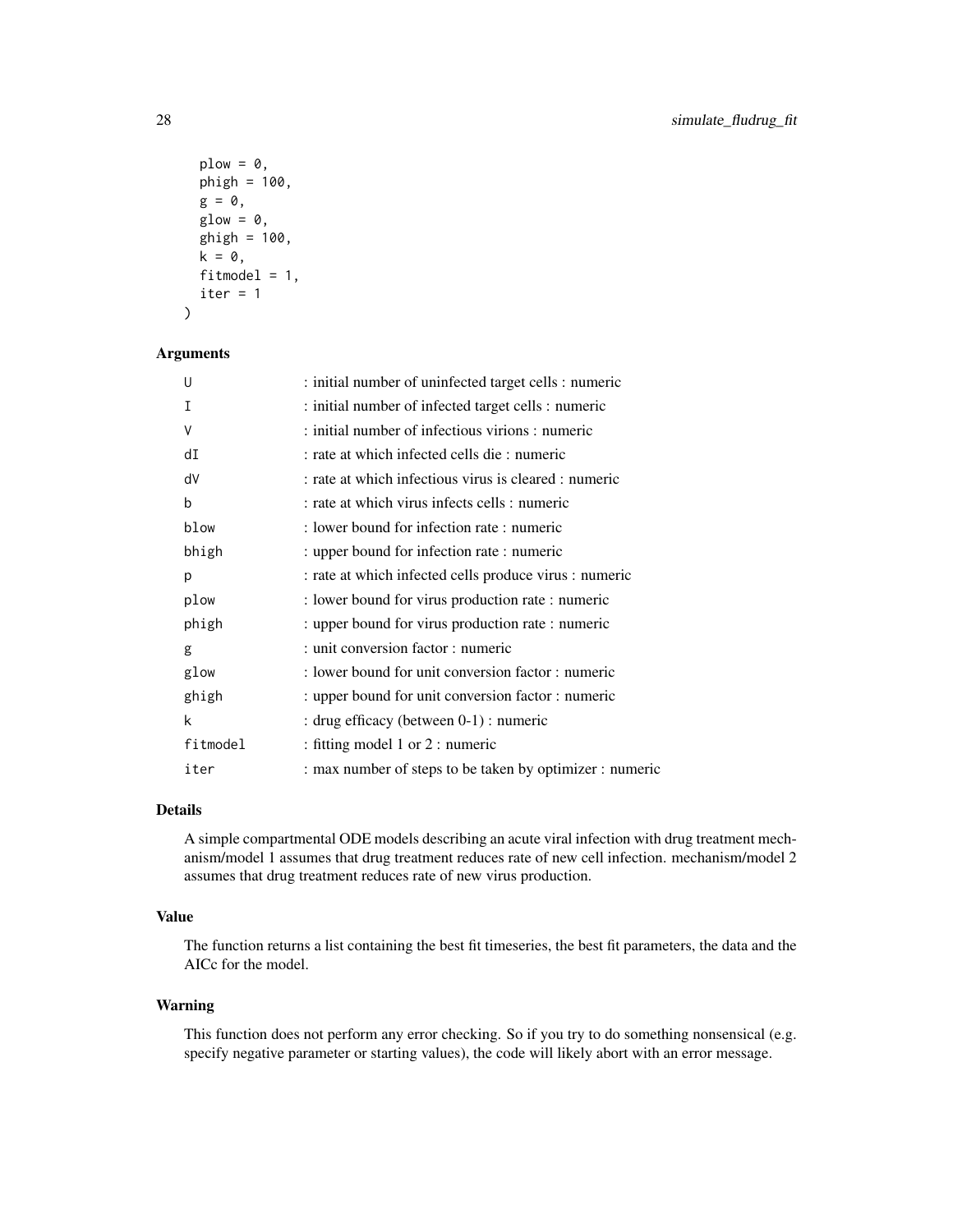#### <span id="page-28-0"></span>Author(s)

Andreas Handel

#### See Also

See the Shiny app documentation corresponding to this function for more details on this model.

#### Examples

```
# To run the code with default parameters just call the function:
result <- simulate_fludrug_fit()
# To apply different settings, provide them to the simulator function, like such:
result \le simulate_fludrug_fit(k = 0.5, iter = 5, fitmodel = 2)
```
simulate\_modelcomparison\_fit

*Fitting 2 simple viral infection models to influenza data*

#### Description

This function runs a simulation of a compartment model using a set of ordinary differential equations. The model describes a simple viral infection system in the presence of drug treatment. The user provides initial conditions and parameter values for the system. The function simulates the ODE using an ODE solver from the deSolve package. The function returns a matrix containing time-series of each variable and time.

#### Usage

```
simulate_modelcomparison_fit(
 U = 1e+06,
  I = 0.
 V = 1,
 X = 1,
  dI = 2,
  dV = 4,
 p = 0.1,
 g = 0,
 k = 0.001,
  a = 0.001,alow = 1e-05,
  ahigh = 10,
 b = 0.001,
 blow = 1e-06,
 bhigh = 10,
  r = 0.1,
  rlow = 0.001,rhigh = 10,
```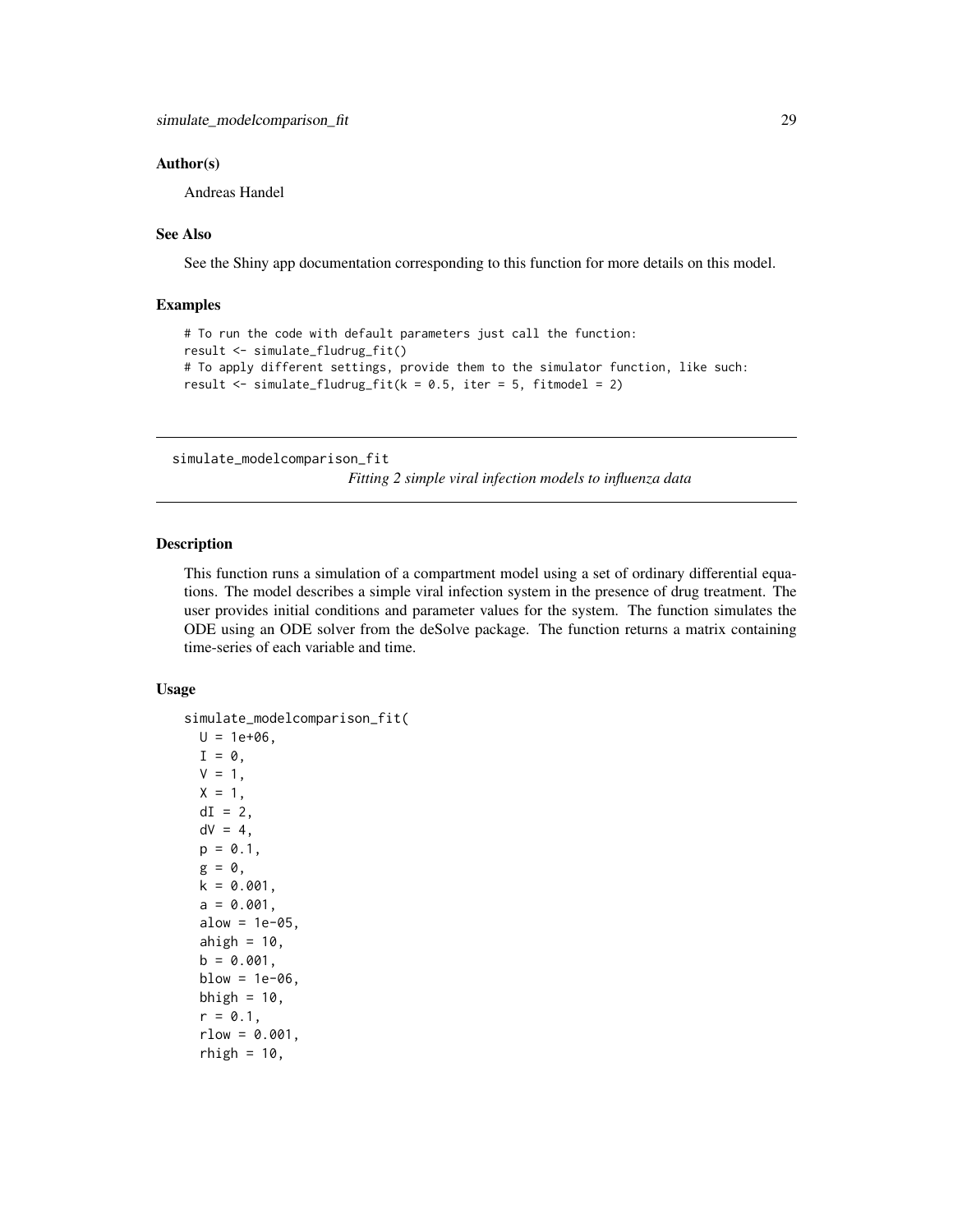```
dX = 1,
 dXlow = 0.1,
 dXhigh = 10,
 fitmodel = 1,
 iter = 1)
```
#### Arguments

| U        | : initial number of uninfected target cells : numeric                                         |
|----------|-----------------------------------------------------------------------------------------------|
| I        | : initial number of infected target cells : numeric                                           |
| V        | : initial number of infectious virions : numeric                                              |
| X        | : initial level of immune response : numeric                                                  |
| dI       | : rate at which infected cells die : numeric                                                  |
| dV       | : rate at which infectious virus is cleared : numeric                                         |
| р        | : rate at which infected cells produce virus : numeric                                        |
| g        | : unit conversion factor : numeric                                                            |
| k        | : rate of killing of infected cells by T-cells (model 1) or virus by Ab (model 2):<br>numeric |
| a        | : activation of T-cells (model 1) or growth of antibodies (model 2) : numeric                 |
| alow     | : lower bound for activation rate : numeric                                                   |
| ahigh    | : upper bound for activation rate : numeric                                                   |
| b        | : rate at which virus infects cells : numeric                                                 |
| blow     | : lower bound for infection rate : numeric                                                    |
| bhigh    | : upper bound for infection rate : numeric                                                    |
| r        | : rate of T-cell expansion (model 1) : numeric                                                |
| rlow     | : lower bound for expansion rate : numeric                                                    |
| rhigh    | : upper bound for expansion rate : numeric                                                    |
| dX       | : rate at which antibodies decay (model 2) : numeric                                          |
| dXlow    | : lower bound for decay rate : numeric                                                        |
| dXhigh   | : upper bound for decay rate : numeric                                                        |
| fitmodel | : fitting model 1 or 2 : numeric                                                              |
| iter     | : max number of steps to be taken by optimizer : numeric                                      |

#### Details

Two simple compartmental ODE models mimicking acute viral infection with T-cells (model 1) or antibodies (model 2) are fitted to data.

#### Value

The function returns a list containing the best fit timeseries, the best fit parameters, the data and the AICc for the model.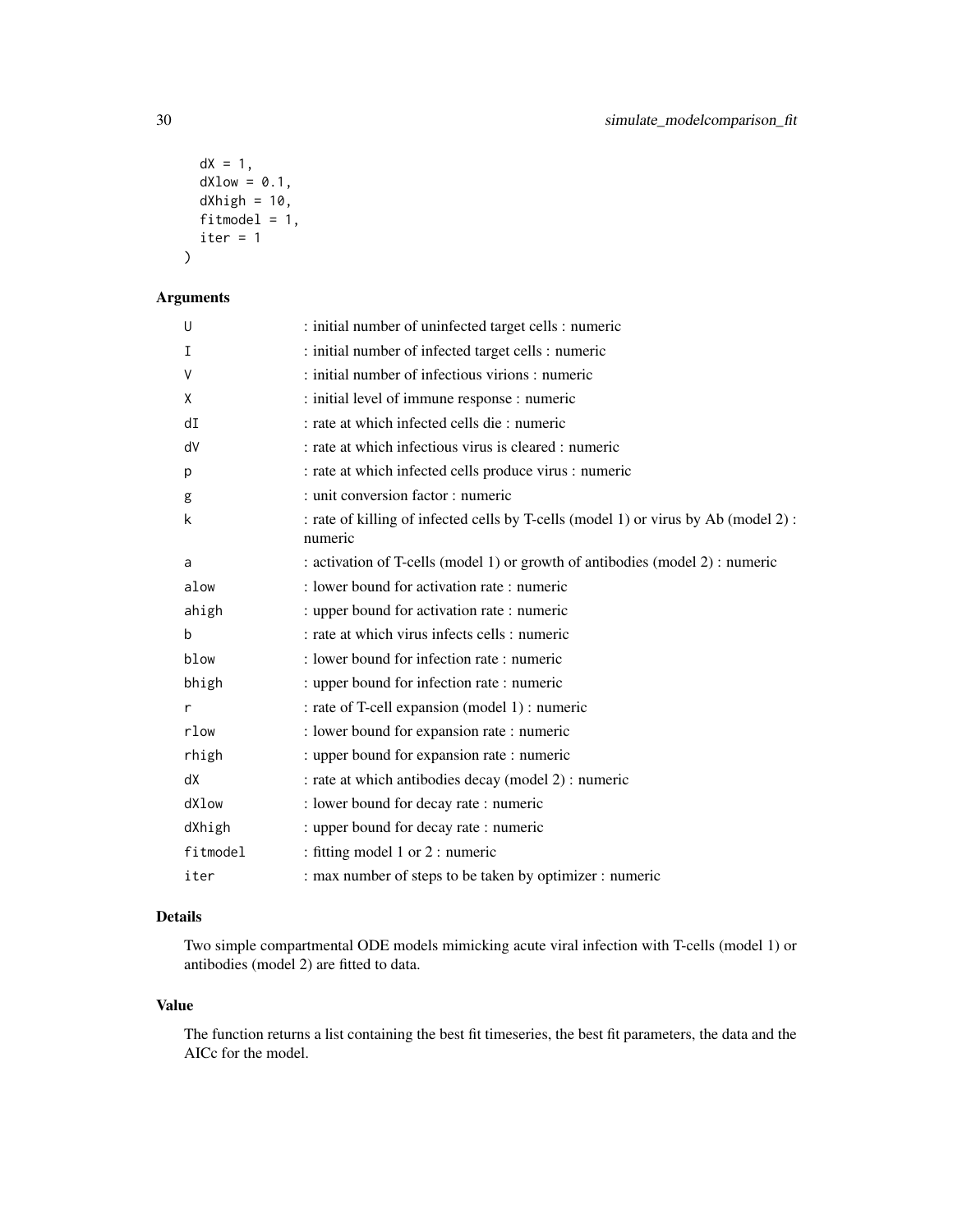#### <span id="page-30-0"></span>Warning

This function does not perform any error checking. So if you try to do something nonsensical (e.g. specify negative parameter or starting values), the code will likely abort with an error message.

#### Author(s)

Andreas Handel

#### See Also

See the Shiny app documentation corresponding to this function for more details on this model.

#### Examples

```
# To run the code with default parameters just call the function:
## Not run: result <- simulate_modelcomparison_fit()
# To apply different settings, provide them to the simulator function, like such:
result <- simulate_modelcomparison_fit(iter = 5, fitmodel = 1)
```
simulate\_modelvariants\_ode

*Simulation of a viral infection model with immune response The simulation illustrates different alternative models.*

#### Description

This function runs a simulation of a compartment model using a set of ordinary differential equations. The user provides initial conditions and parameter values for the system. The function simulates the ODE using an ODE solver from the deSolve package. The function returns a matrix containing time-series of each variable and time.

#### Usage

```
simulate_modelvariants_ode(
 U = 1e+05,
  I = 0,
 V = 10,
 F = 0,
 A = 0,
 n = 0,
 dU = 0,
 dI = 1,
 dV = 4,
 b = 1e-05.
 p = 100,
  pF = 1,
  dF = 1,
```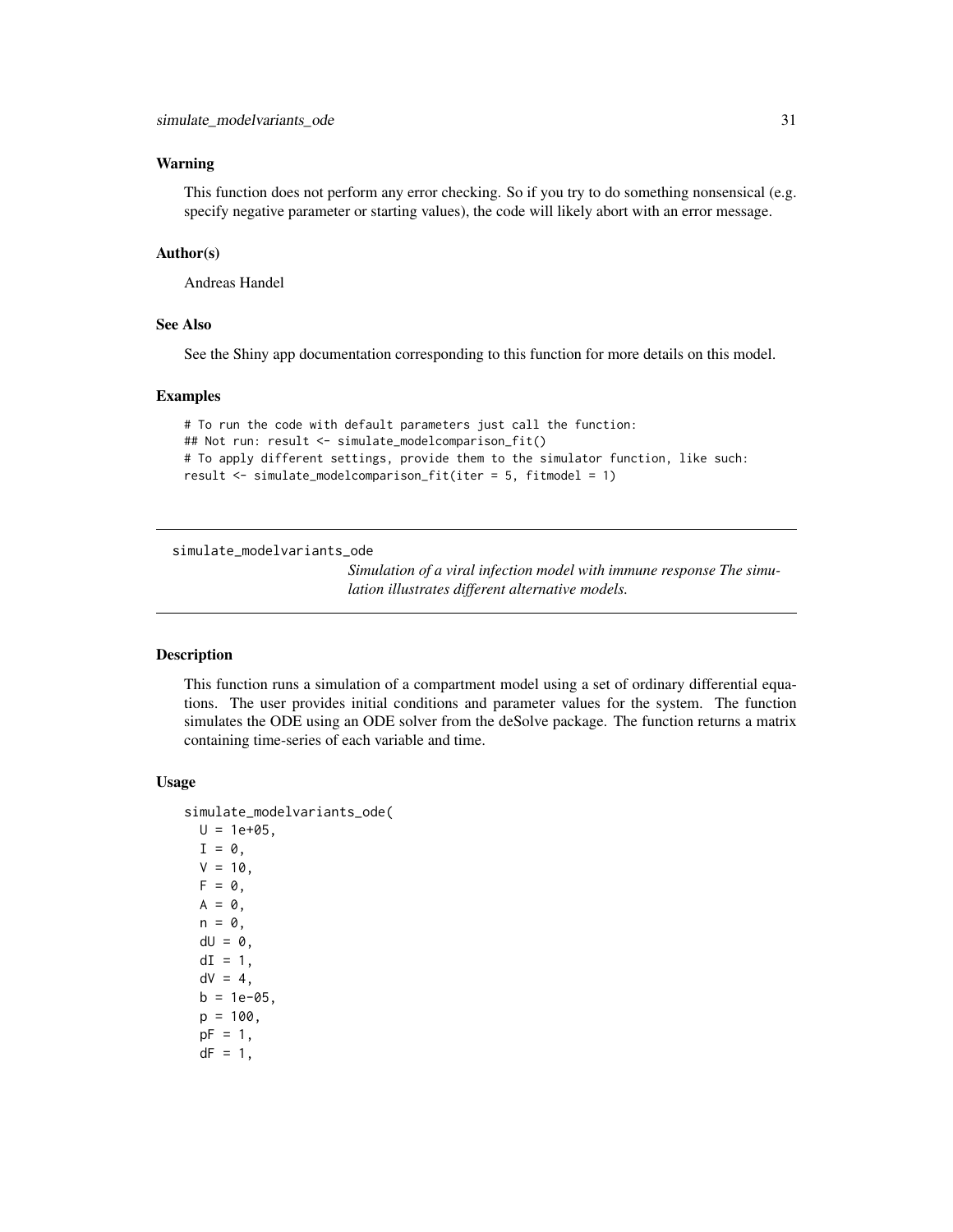```
f1 = 1e-04,
 f2 = 0,f3 = 0,Fmax = 1000,
 sV = 1e-10,
 k1 = 0.001,k2 = 0,
 k3 = 0,a1 = 1000,a2 = 0,
 a3 = 0,hV = 1e-10,
 k4 = 0.001,
 k5 = 0,k6 = 0,
 sA = 1e-10,
 dA = 0.1,
 tstart = 0,
 tfinal = 20,
 dt = 0.01)
```

| U    | : initial number of uninfected target cells : numeric                   |
|------|-------------------------------------------------------------------------|
| I    | : initial number of infected target cells : numeric                     |
| V    | : initial number of infectious virions : numeric                        |
| F    | : initial level of innate response : numeric                            |
| A    | : initial level of adaptive response : numeric                          |
| n    | : rate of uninfected cell production : numeric                          |
| dU   | : rate of natural death of uninfected cells : numeric                   |
| dI   | : rate at which infected cells die : numeric                            |
| dV   | : rate at which infectious virus is cleared : numeric                   |
| b    | : rate at which virus infects cells : numeric                           |
| p    | : rate at which infected cells produce virus : numeric                  |
| pF   | : rate of innate response production in absence of infection : numeric  |
| dF   | : rate of innate response removal in absence of infection : numeric     |
| f1   | : growth of innate response alternative 1 : numeric                     |
| f2   | : growth of innate response alternative 2 : numeric                     |
| f3   | : growth of innate response alternative 3 : numeric                     |
| Fmax | : maximum level of innate response in alternative 1 : numeric           |
| sV   | : saturation of innate response growth in alternative 2 and 3 : numeric |
| k1   | : action of innate response alternative 1 : numeric                     |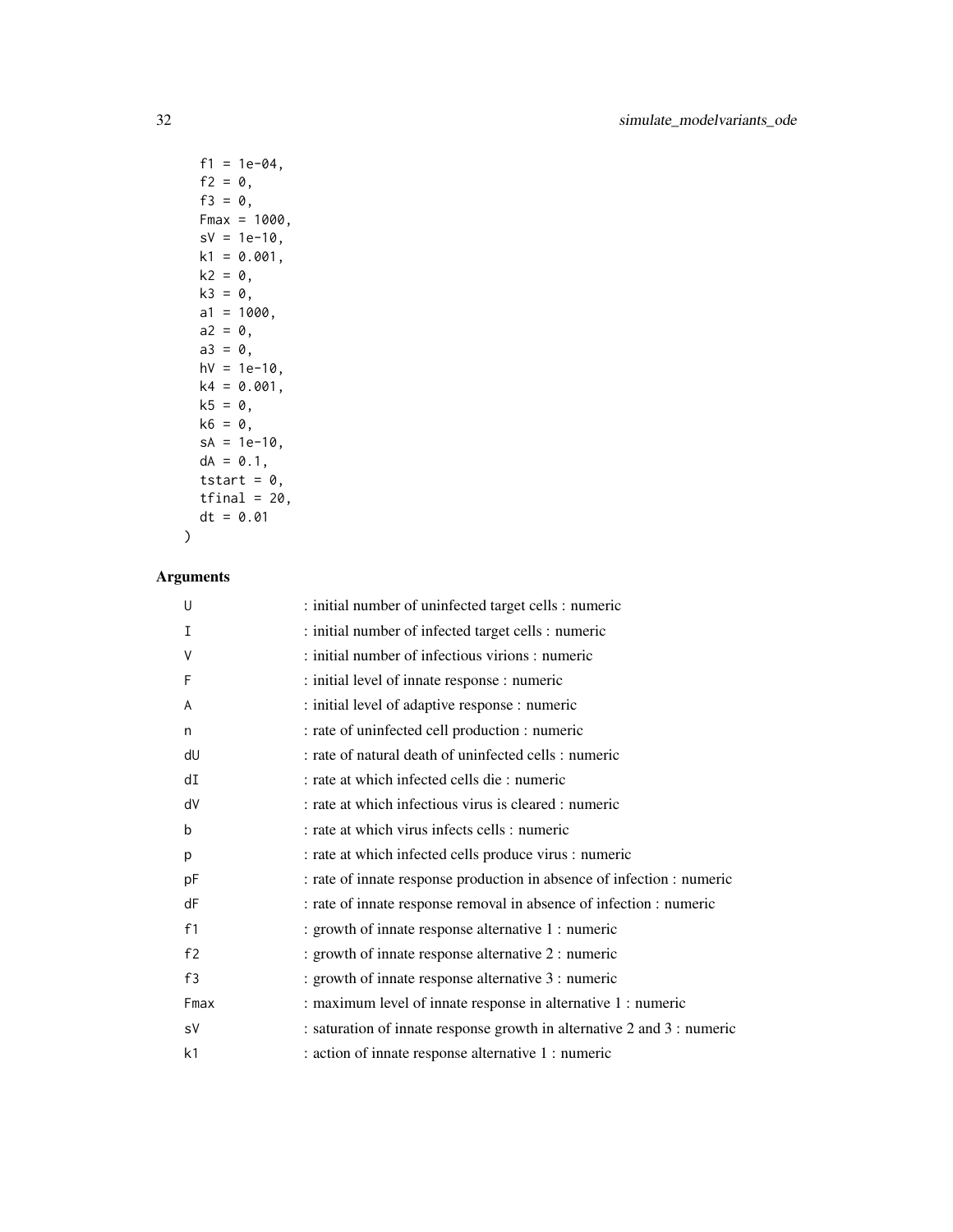| k <sub>2</sub> | : action of innate response alternative 2 : numeric                          |
|----------------|------------------------------------------------------------------------------|
| k3             | : action of innate response alternative 3 : numeric                          |
| a1             | : growth of adaptive response alternative 1 : numeric                        |
| a2             | : growth of adaptive response alternative 2 : numeric                        |
| a3             | : growth of adaptive response alternative 3 : numeric                        |
| h٧             | : saturation of adaptive response growth in alternative 2 and 3 : numeric    |
| k4             | : action of adaptive response alternative 1 : numeric                        |
| k5             | : action of adaptive response alternative 2 : numeric                        |
| k6             | : action of adaptive response alternative 3 : numeric                        |
| sA             | : saturation of adaptive response killing for alternative action 2 : numeric |
| dA             | : adaptive immune response decay : numeric                                   |
| tstart         | : Start time of simulation : numeric                                         |
| tfinal         | : Final time of simulation : numeric                                         |
| dt             | : Times for which result is returned : numeric                               |

A compartmental infection model is simulated as a set of ordinary differential equations, using an ode solver from the deSolve package.

#### Value

The function returns the output from the odesolver as a matrix, with one column per compartment/variable. The first column is time.

#### Warning

This function does not perform any error checking. So if you try to do something nonsensical (e.g. specify negative parameter or starting values), the code will likely abort with an error message.

#### Author(s)

Andreas Handel

#### See Also

See the Shiny app documentation corresponding to this simulator function for more details on this model. See the manual for the deSolve package for details on the underlying ODE simulator algorithm.

#### Examples

```
# To run the simulation with default parameters just call the function:
result <- simulate_modelvariants_ode()
# To choose parameter values other than the standard one, specify them, like such:
result \le simulate_modelvariants_ode(V = 100, k1 = 0, k2 = 0, k3 = 1e-4)
# You should then use the simulation result returned from the function, like this:
plot(result$ts[,"time"],result$ts[,"V"],xlab='Time',ylab='Virus',type='l',log='y')
```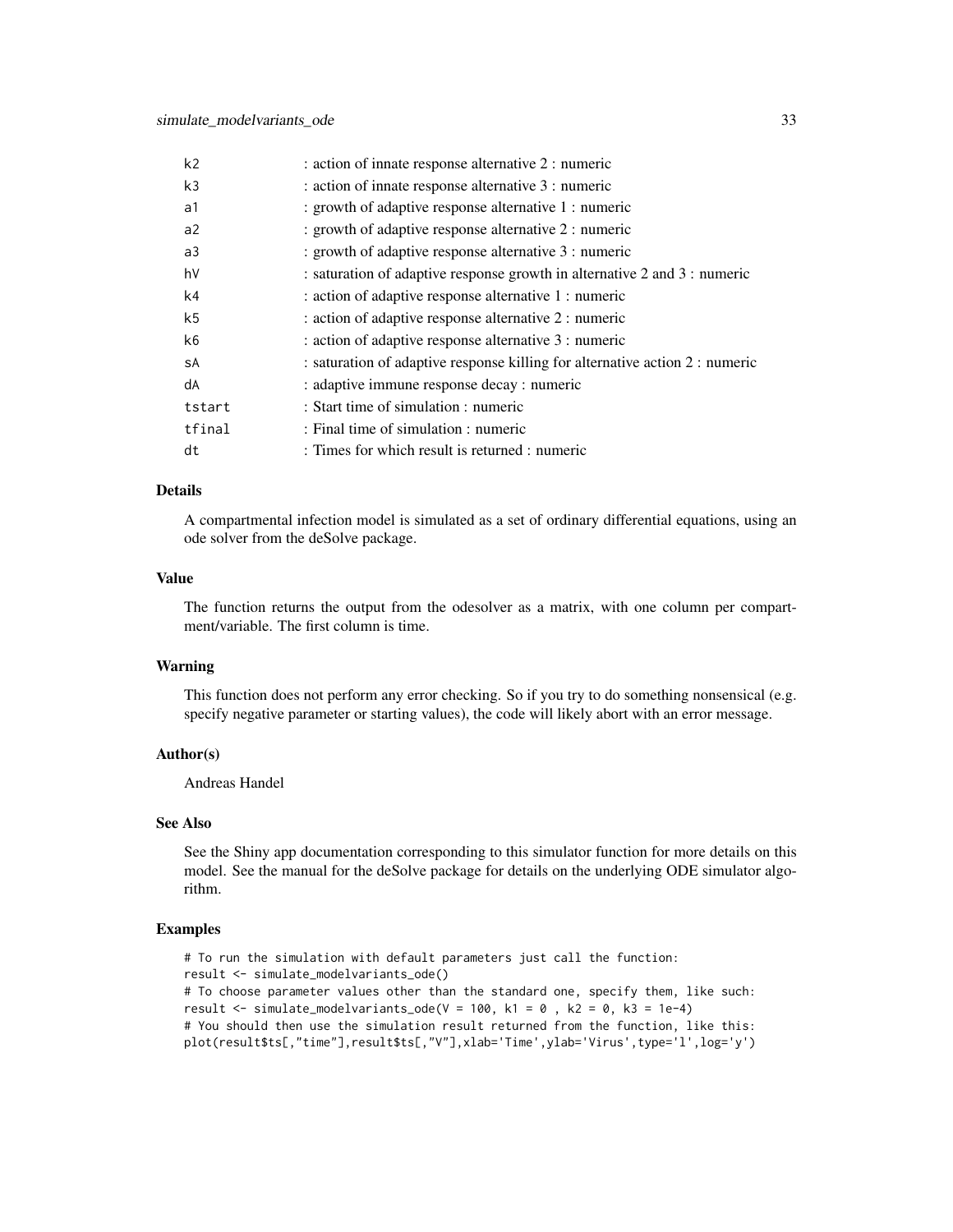<span id="page-33-0"></span>simulate\_pkpdmodel\_ode

*PkPd Virus model*

#### Description

This function runs a simulation of the basic 3 compartment virus infection model including the pharmacokinetics and pharmacodynamics of a drug. The user provides initial conditions and parameter values for the system. The function simulates the ODE using an ODE solver from the deSolve package.

#### Usage

```
simulate_pkpdmodel_ode(
 U = 1e+05,
 I = \emptyset,
 V = 10,
 n = 0,
 dU = 0,
 dI = 1,
 dV = 2,
 b = 1e-05,
 g = 1,
 p = 10,
 CO = 1,
 dC = 1,
 C50 = 1,k = 1,
 Emax = 0,
  txstart = 10,
  txinterval = 1,
  tstart = 0,
  tfinal = 20,dt = 0.01
)
```

|    | : initial number of uninfected target cells : numeric |
|----|-------------------------------------------------------|
|    | : initial number of infected target cells : numeric   |
|    | : initial number of infectious virions : numeric      |
| n  | : rate of new uninfected cell replenishment : numeric |
| dU | : rate at which uninfected cells die : numeric        |
| dT | : rate at which infected cells die : numeric          |
| d٧ | : rate at which infectious virus is cleared : numeric |
|    |                                                       |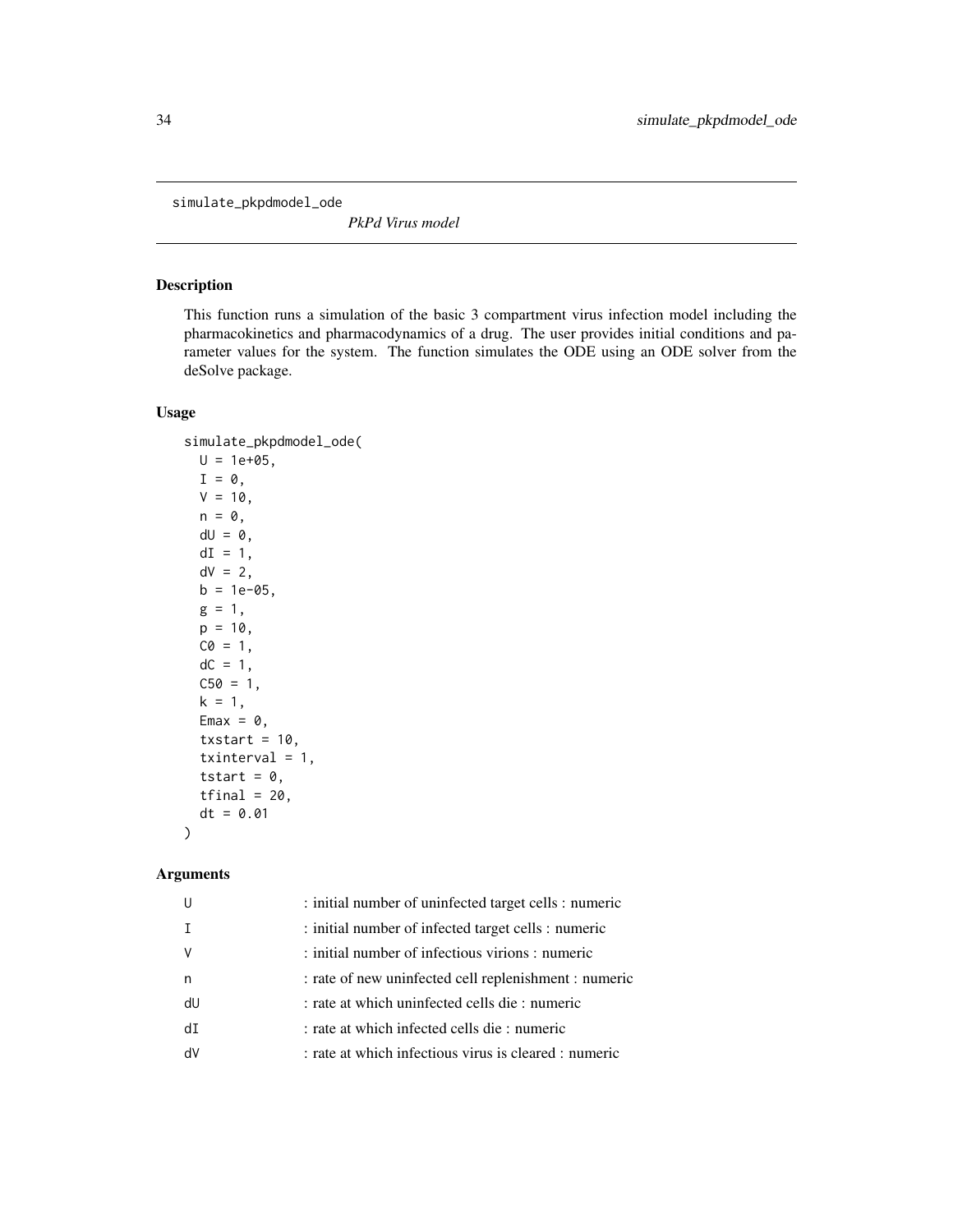| $\mathbf b$ | : rate at which virus infects cells : numeric                  |
|-------------|----------------------------------------------------------------|
| g           | : unit conversion factor : numeric                             |
| p           | : rate at which infected cells produce virus : numeric         |
| C0          | : drug dose given at specified times : numeric                 |
| dC          | : drug concentration decay rate : numeric                      |
| C50         | : drug concentration at which effect is half maximum : numeric |
| k           | : steepness of concentration-dependent drug effect : numeric   |
| Emax        | : maximum drug efficacy $(0-1)$ : numeric                      |
| txstart     | : time of drug treatment start : numeric                       |
| txinterval  | : time between drug doses : numeric                            |
| tstart      | : Start time of simulation : numeric                           |
| tfinal      | : Final time of simulation : numeric                           |
| dt          | : Times for which result is returned : numeric                 |

A basic virus infection model with drug PkPd

A simple compartmental model is simulated as a set of ordinary differential equations, using an ode solver from the deSolve package. This code is part of the DSAIRM R package. For additional model details, see the corresponding app in the DSAIRM package.

#### Value

A list. The list has only one element called ts. ts contains the time-series of the simulation. The 1st column of ts is Time, the other columns are the model variables.

#### Warning

This function does not perform any error checking. So if you try to do something nonsensical (e.g. specify negative parameter or starting values), the code will likely abort with an error message.

#### Author(s)

Andreas Handel

### See Also

See the Shiny app documentation corresponding to this simulator function for more details on this model. See the manual for the deSolve package for details on the underlying ODE simulator algorithm.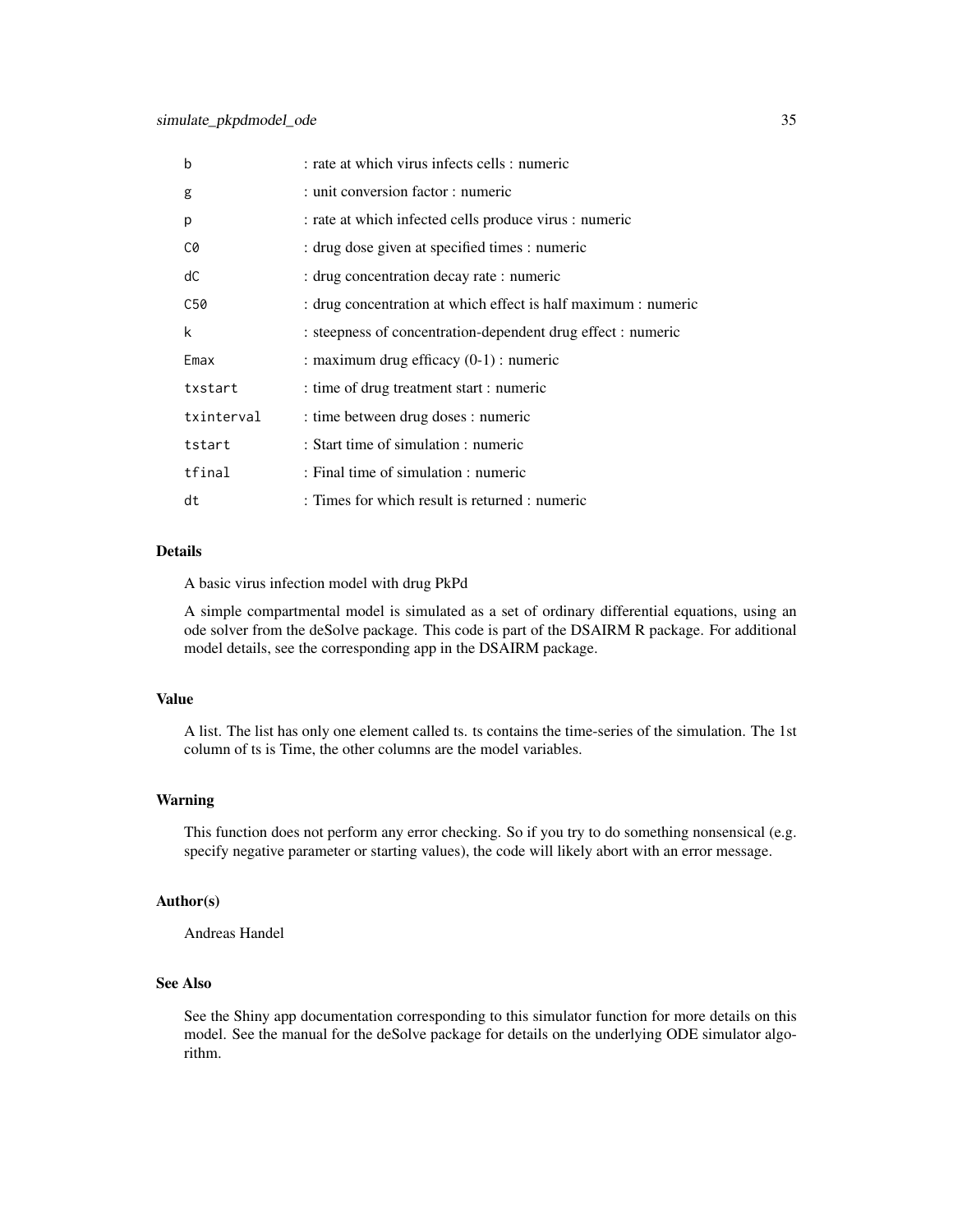#### Examples

```
# To run the simulation with default parameters just call the function:
result <- simulate_pkpdmodel_ode()
# To choose parameter values other than the standard one, specify them, like such:
result <- simulate_pkpdmodel_ode(V = 100, txstart = 10, n = 1e5, dU = 1e-2)
# You should then use the simulation result returned from the function, like this:
plot(result$ts[,"time"],result$ts[,"V"],xlab='Time',ylab='Virus',type='l',log='y')
```
simulate\_usanalysis *Simulation to illustrate uncertainty and sensitivity analysis*

#### Description

This function performs uncertainty and sensitivity analysis using the simple, continuous-time basic bacteria model.

#### Usage

```
simulate_usanalysis(
  Bmin = 100,Bmax = 200,
  Imin = 1,
  Imax = 2,
  Bmaxmin = 1e+05,
 Bmaxmax = 2e+05,
  dBmin = 0.5,
  dBmax = 1,
  kmin = 1e-04,
  kmax = 2e-04,
  rmin = 1e-04,
  rmax = 2e-04,
  dImin = 1,
  dImax = 2,
  gmean = 2,
  gvar = 0.5,
  samples = 10,
  rngseed = 100,tstart = 0,
  tfinal = 300,dt = 0.5)
```

| Bmin | : lower bound for initial bacteria numbers : numeric |
|------|------------------------------------------------------|
| Bmax | : upper bound for initial bacteria numbers : numeric |
| Imin | : lower bound for initial immune response : numeric  |

<span id="page-35-0"></span>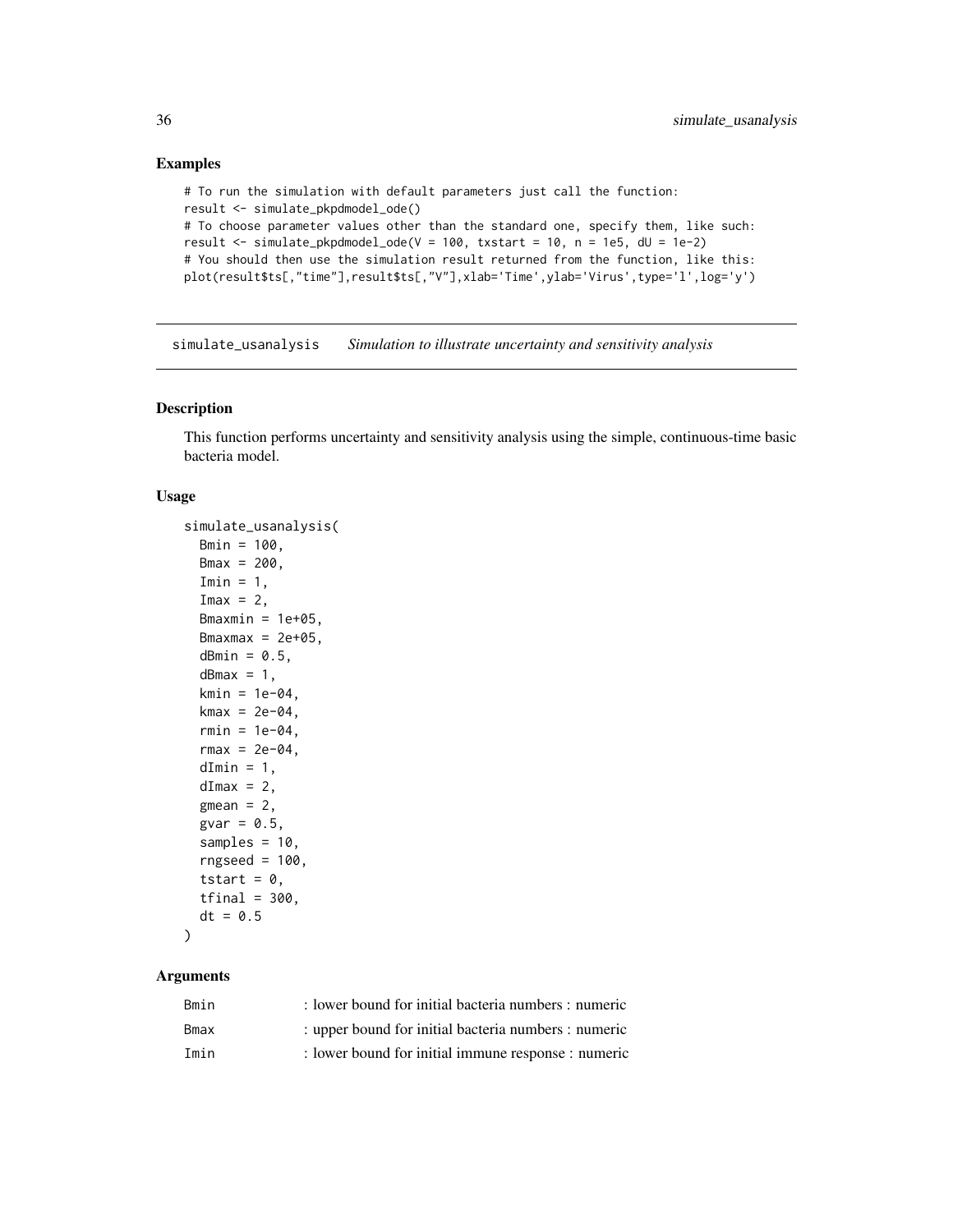| Imax    | : upper bound for initial immune response : numeric     |
|---------|---------------------------------------------------------|
| Bmaxmin | : lower bound for maximum bacteria load : numeric       |
| Bmaxmax | : upper bound for maximum bacteria load : numeric       |
| dBmin   | : lower bound for bacteria death rate : numeric         |
| dBmax   | : upper bound for bacteria death rate : numeric         |
| kmin    | : lower bound for immune response kill rate : numeric   |
| kmax    | : upper bound for immune response kill rate : numeric   |
| rmin    | : lower bound for immune response growth rate : numeric |
| rmax    | : upper bound for immune response growth rate : numeric |
| dImin   | : lower bound for immune response death rate : numeric  |
| dImax   | : upper bound for immune response death rate : numeric  |
| gmean   | : mean for bacteria growth rate : numeric               |
| gvar    | : variance for bacteria growth rate : numeric           |
| samples | : number of LHS samples to run : numeric                |
| rngseed | : seed for random number generator : numeric            |
| tstart  | : Start time of simulation : numeric                    |
| tfinal  | : Final time of simulation : numeric                    |
| dt      | : times for which result is returned : numeric          |

A simple 2 compartment ODE model (the simple bacteria model introduced in the app of that name) is simulated for different parameter values. The user provides ranges for the initial conditions and parameter values and the number of samples. The function does Latin Hypercube Sampling (LHS) of the parameters and runs the basic bacteria ODE model for each sample. Distribution for all parameters is assumed to be uniform between the min and max values. The only exception is the bacteria growth parameter, which is assumed to be gamma distributed with the specified mean and variance. This code is part of the DSAIRM R package. For additional model details, see the corresponding app in the DSAIRM package.

#### Value

The function returns the output as a list. The list element 'dat' contains a data frame. The simulation returns for each parameter sample the peak and final value for B and I. Also returned are all parameter values as individual columns and an indicator stating if steady state was reached. A final variable 'steady' is returned for each simulation. It is TRUE if the simulation did reach steady state, otherwise FALSE.

#### Warning

This function does not perform any error checking. So if you try to do something nonsensical (e.g. specify negative parameter values or fractions > 1), the code will likely abort with an error message.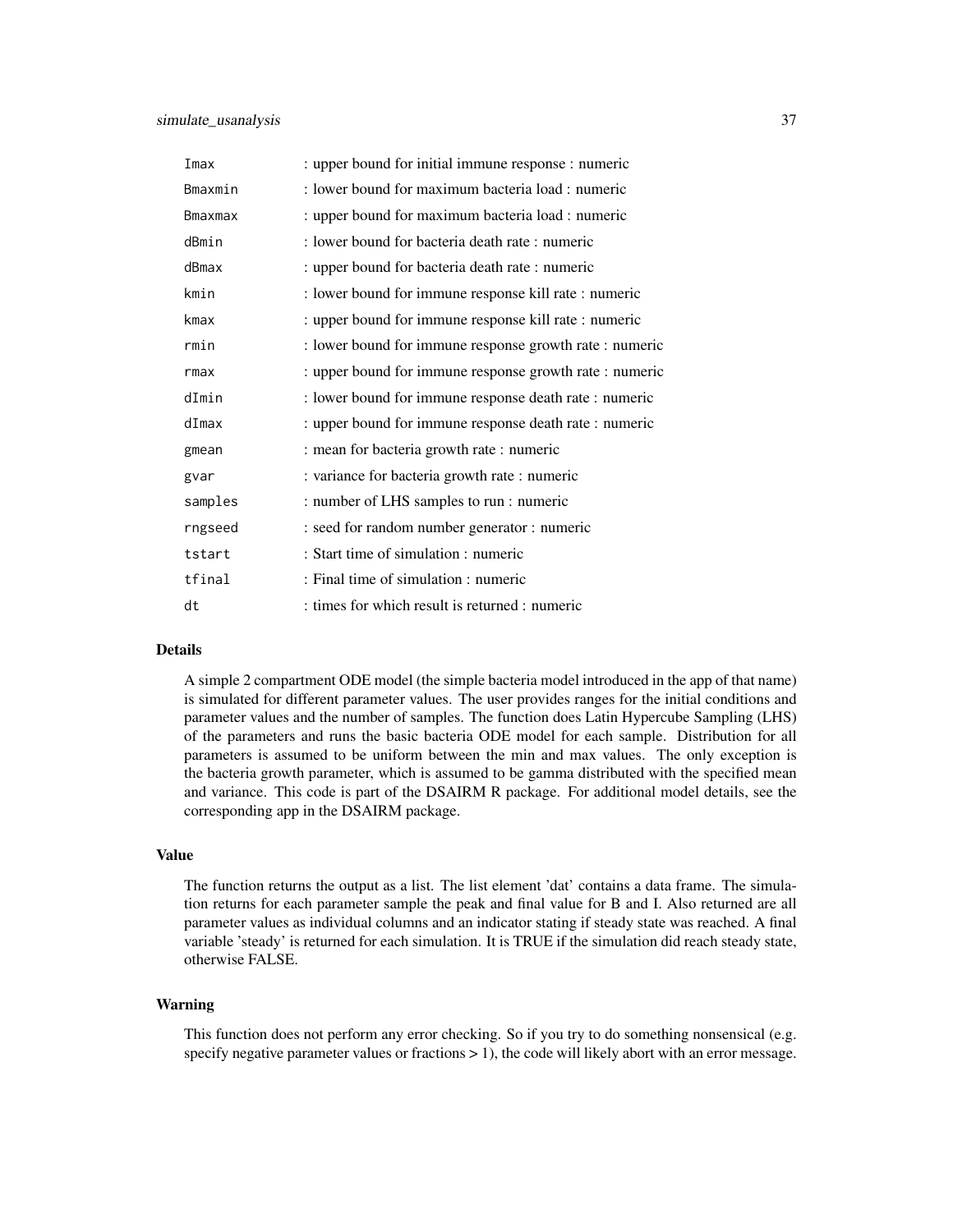#### <span id="page-37-0"></span>Author(s)

Andreas Handel

#### See Also

See the Shiny app documentation corresponding to this simulator function for more details on this model.

#### Examples

```
# To run the simulation with default parameters just call the function:
## Not run: result <- simulate_usanalysis()
# To choose parameter values other than the standard one, specify them, like such:
result \le simulate_usanalysis(dImin = 0.1, dImax = 10, samples = 5, tfinal = 50)
# You should then use the simulation result returned from the function, like this:
plot(result$dat[,"dI"],result$dat[,"Bpeak"],xlab='values for d',ylab='Peak Bacteria',type='l')
```

```
simulate_virusandir_ode
```
*Simulation of a viral infection model with an immune response*

#### Description

This function runs a simulation of a compartment model which tracks uninfected and infected cells, virus, innate immune response, T-cells, B-cells and antibodies. The model is implemented as set of ordinary differential equations using the deSolve package.

#### Usage

```
simulate_virusandir_ode(
 U = 1e+05.
  I = 0,
 V = 10,
 T = 0,
 B = 0,
 A = 0,
 n = 0,
 dU = 0,
 dI = 1,
  dV = 4,
 b = 1e-05,
 p = 1000.
  sF = 0.01,
 kA = 1e-05.
 kT = 1e-05,
  pF = 1,
  dF = 1,
```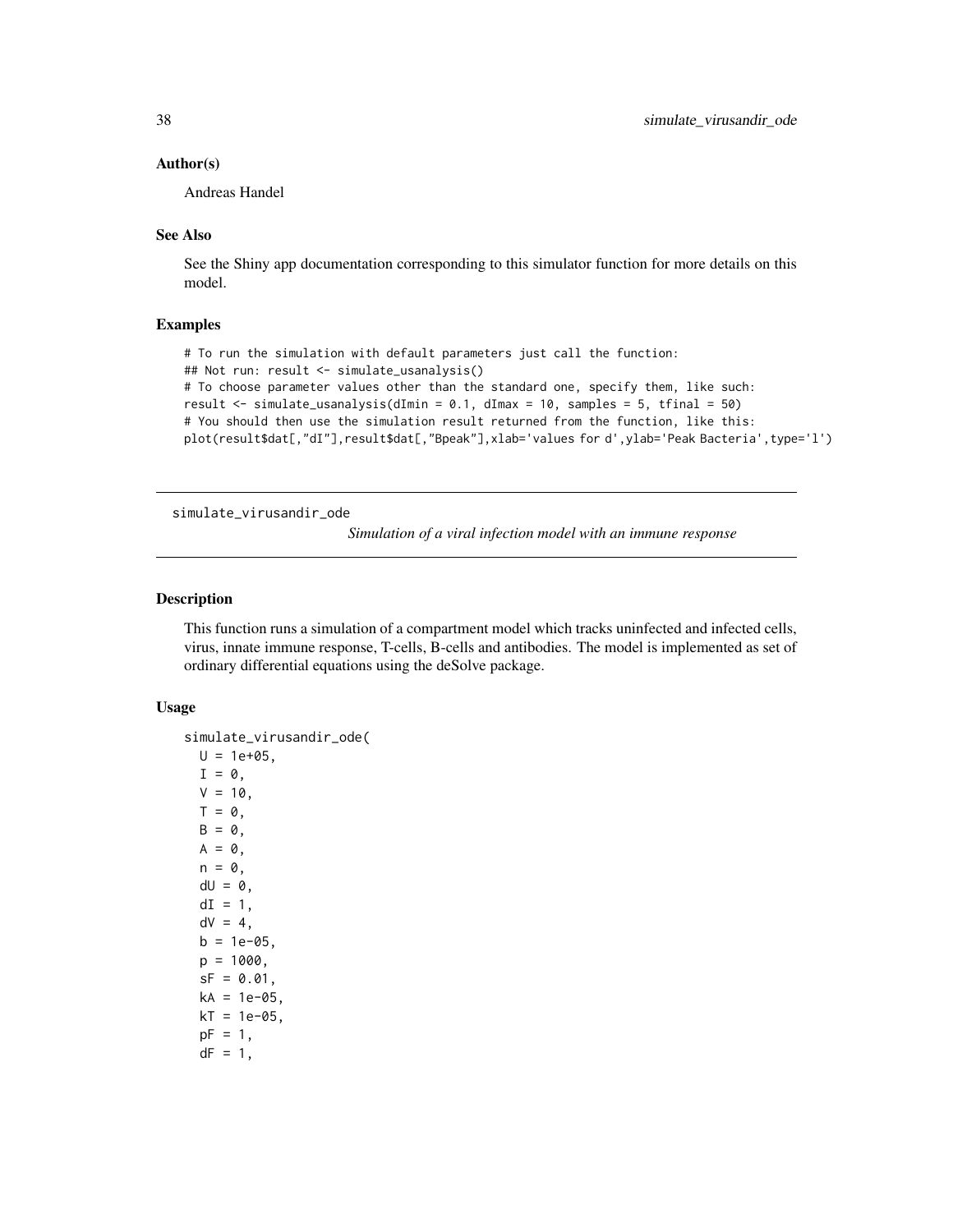$gF = 1,$  $Fmax = 1000,$  $hV = 1e-06$ ,  $hF = 1e-05,$  $gB = 1$ ,  $gT = 1e-04$ ,  $rT = 0.5$ ,  $rA = 10$ ,  $dA = 0.2$ , tstart =  $0,$  $tfinal = 30,$  $dt = 0.05$  $\mathcal{L}$ 

| U    | : initial number of uninfected target cells : numeric                  |
|------|------------------------------------------------------------------------|
| I    | : initial number of infected target cells : numeric                    |
| V    | : initial number of infectious virions : numeric                       |
| T    | : initial number of T cells : numeric                                  |
| B    | : initial number of B cells : numeric                                  |
| A    | : initial number of antibodies : numeric                               |
| n    | : rate of new uninfected cell replenishment : numeric                  |
| dU   | : rate at which uninfected cells die : numeric                         |
| dI   | : rate at which infected cells die : numeric                           |
| dV   | : rate at which infectious virus is cleared : numeric                  |
| b    | : rate at which virus infects cells : numeric                          |
| р    | : rate at which infected cells produce virus : numeric                 |
| sF   | : strength of innate response at reducing virus production : numeric   |
| kA   | : rate of virus removal by antibodies : numeric                        |
| kT   | : rate of infected cell killing by T cells : numeric                   |
| pF   | : rate of innate response production in absence of infection : numeric |
| dF   | : rate of innate response removal in absence of infection : numeric    |
| gF   | : rate of innate response growth during infection : numeric            |
| Fmax | : maximum level of innate response : numeric                           |
| hV   | : innate growth saturation constant : numeric                          |
| hF   | : B-cell growth saturation constant : numeric                          |
| gB   | : maximum growth rate of B cells : numeric                             |
| gT   | : T-cell induction rate : numeric                                      |
| rT   | : T-cell expansion rate : numeric                                      |
| rA   | : rate of antibody production by B cells : numeric                     |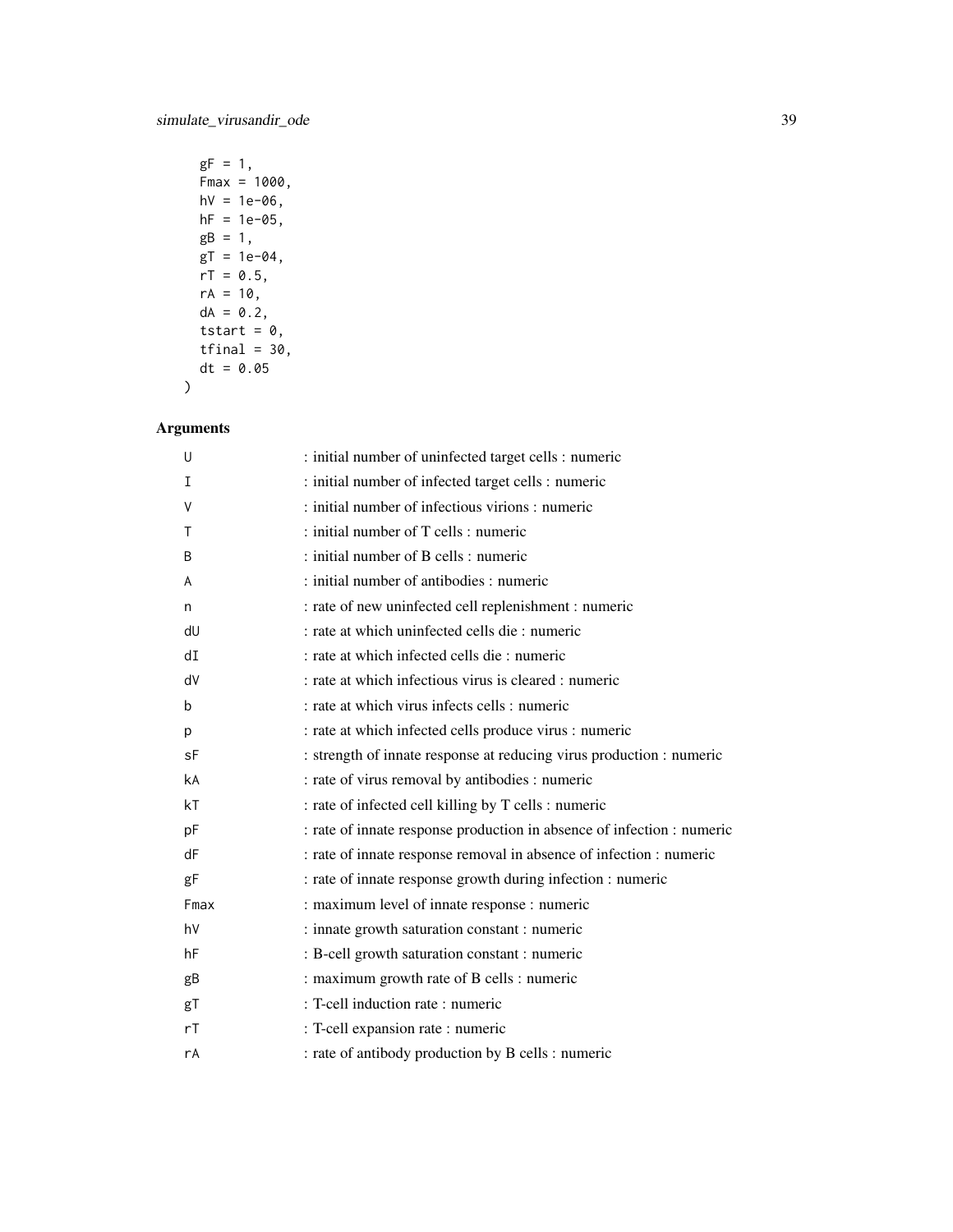| dA     | : rate of antibody decay : numeric             |
|--------|------------------------------------------------|
| tstart | : start time of simulation : numeric           |
| tfinal | : final time of simulation : numeric           |
| dt     | : times for which result is returned : numeric |

A compartmental infection model is simulated as a set of ordinary differential equations, using an ode solver from the deSolve package. This code is part of the DSAIRM R package. For additional model details, see the corresponding app in the DSAIRM package.

#### Value

A list. The list has only one element, called ts. ts contains the time-series of the simulation. The 1st column of ts is time, the other columns are the model variables.

#### Warning

This function does not perform any error checking. So if you try to do something nonsensical (e.g. specify negative parameter or starting values), the code will likely abort with an error message.

#### Author(s)

Andreas Handel

#### See Also

See the Shiny app documentation corresponding to this simulator function for more details on this model. See the manual for the deSolve package for details on the underlying ODE simulator algorithm.

#### Examples

```
# To run the simulation with default parameters just call the function:
result <- simulate_virusandir_ode()
# To choose parameter values other than the standard one, specify them, like such:
result \le simulate_virusandir_ode(V = 100, tfinal = 50, n = 1e5, dU = 1e-2, kT=1e-7)
# You should then use the simulation result returned from the function, like this:
plot(result$ts[,"time"],result$ts[,"V"],xlab='Time',ylab='Virus',type='l',log='y')
```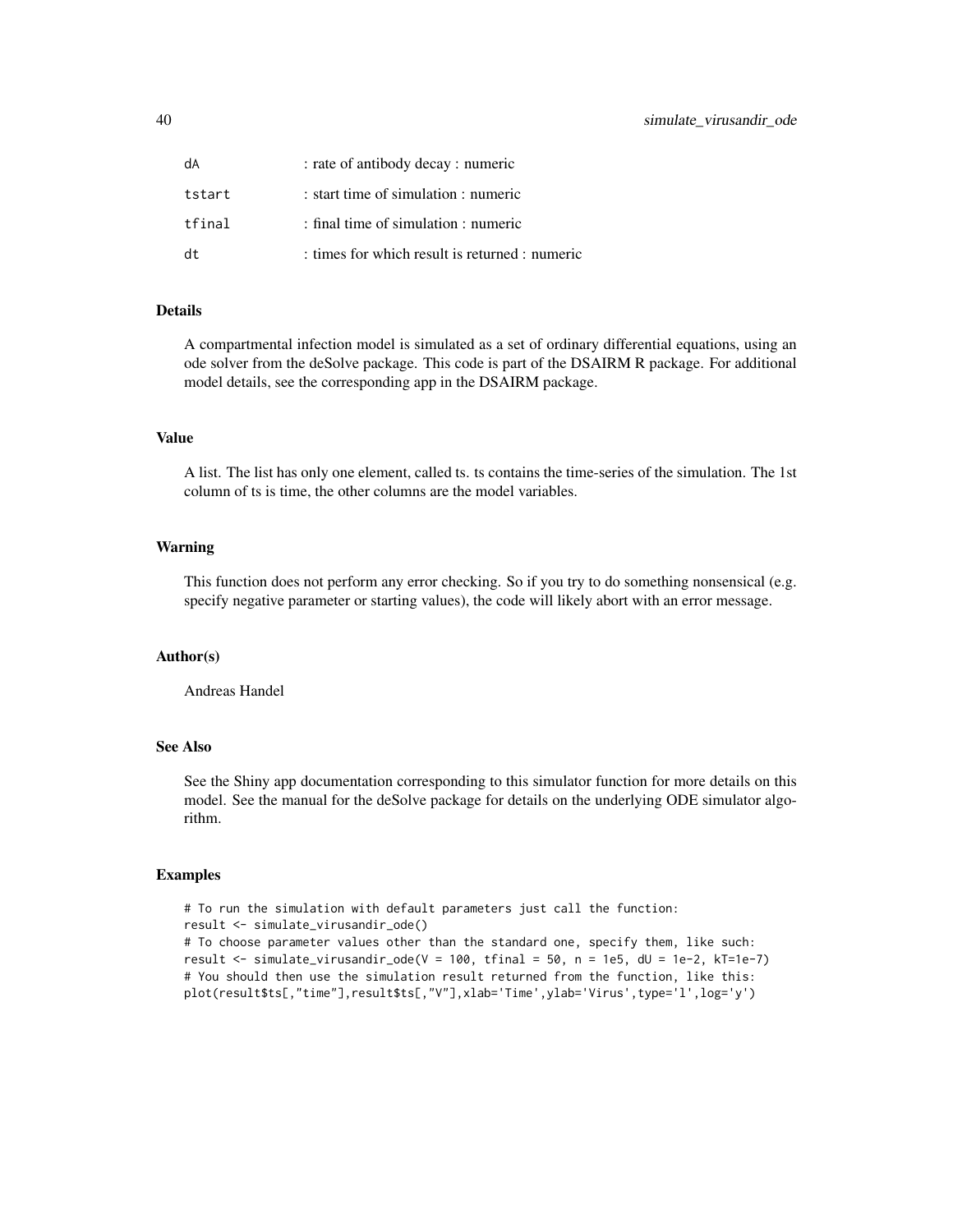<span id="page-40-0"></span>simulate\_virusandtx\_ode

*Simulation of a basic viral infection model with drug treatment*

#### Description

This function runs a simulation of a compartment model using a set of ordinary differential equations. The model describes a simple viral infection system in the presence of drug treatment. The user provides initial conditions and parameter values for the system. The function simulates the ODE using an ODE solver from the deSolve package. The function returns a list containing timeseries of each variable and time. inspired by a study on HCV and IFN treatment (Neumann et al. 1998, Science)

#### Usage

```
simulate_virusandtx_ode(
 U = 1e+05,
 I = 0,
 V = 10,
 n = 10000,dU = 0.001,
 dI = 1,
 dV = 2,
 b = 1e-05,
 p = 10,
 g = 1,
  f = 0,
  e = 0,
  tstart = 0,
  tfinal = 30,
  dt = 0.1,
  steadystate = FALSE,
  txstart = \theta)
```

|                | : initial number of uninfected target cells : numeric |
|----------------|-------------------------------------------------------|
|                | : initial number of infected target cells : numeric   |
|                | : initial number of infectious virions : numeric      |
| n              | : rate of uninfected cell replenishment : numeric     |
| dU             | : rate at which uninfected cells die : numeric        |
| d <sub>T</sub> | : rate at which infected cells die : numeric          |
| dV             | : rate at which infectious virus is cleared : numeric |
|                | : rate at which virus infects cells : numeric         |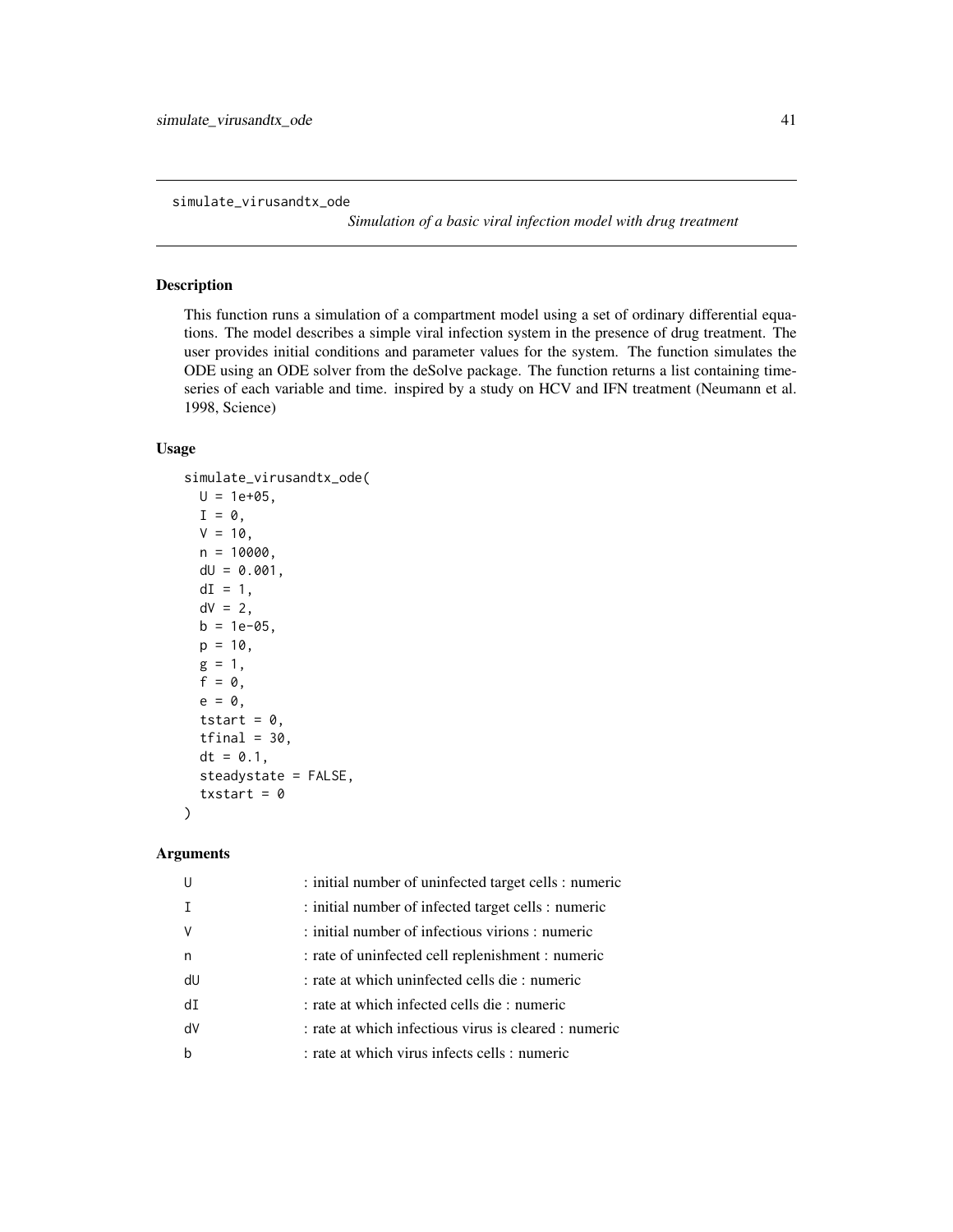| p            | : rate at which infected cells produce virus : numeric            |
|--------------|-------------------------------------------------------------------|
| g            | : conversion between experimental and model virus units : numeric |
| $\mathsf{f}$ | : strength of cell infection reduction by drug : numeric          |
| $\epsilon$   | : strength of virus production reduction by drug : numeric        |
| tstart       | : Start time of simulation : numeric                              |
| tfinal       | : Final time of simulation : numeric                              |
| dt           | : times for which result is returned : numeric                    |
| steadystate  | : start simulation at steady state : logical                      |
| txstart      | : time at which treatment starts : numeric                        |

A simple compartmental model is simulated as a set of ordinary differential equations, using an ode solver from the deSolve package. if the steadystate input is set to TRUE, the starting values for U, I and V are set to their steady state values. Those steady state values are computed from the parameter values. See the Basic Virus Model To-do section for an explanation. In this case, user supplied values for U0, I0, V0 are ignored. This code is part of the DSAIRM R package. For additional model details, see the corresponding app in the DSAIRM package.

#### Value

A list. The list has only one element called ts. ts contains the time-series of the simulation. The 1st column of ts is Time, the other columns are the model variables.

#### Warning

This function does not perform any error checking. So if you try to do something nonsensical (e.g. specify negative parameter or starting values), the code will likely abort with an error message.

#### Examples

# To run the simulation with default parameters just call the function: result <- simulate\_virusandtx\_ode() # To choose parameter values other than the standard one, specify them, like such: result <- simulate\_virusandtx\_ode(V = 100, tfinal = 100, n = 1e5, dU = 1e-2) # You should then use the simulation result returned from the function, like this: plot(result\$ts[,"time"],result\$ts[,"V"],xlab='Time',ylab='Virus',type='l',log='y')